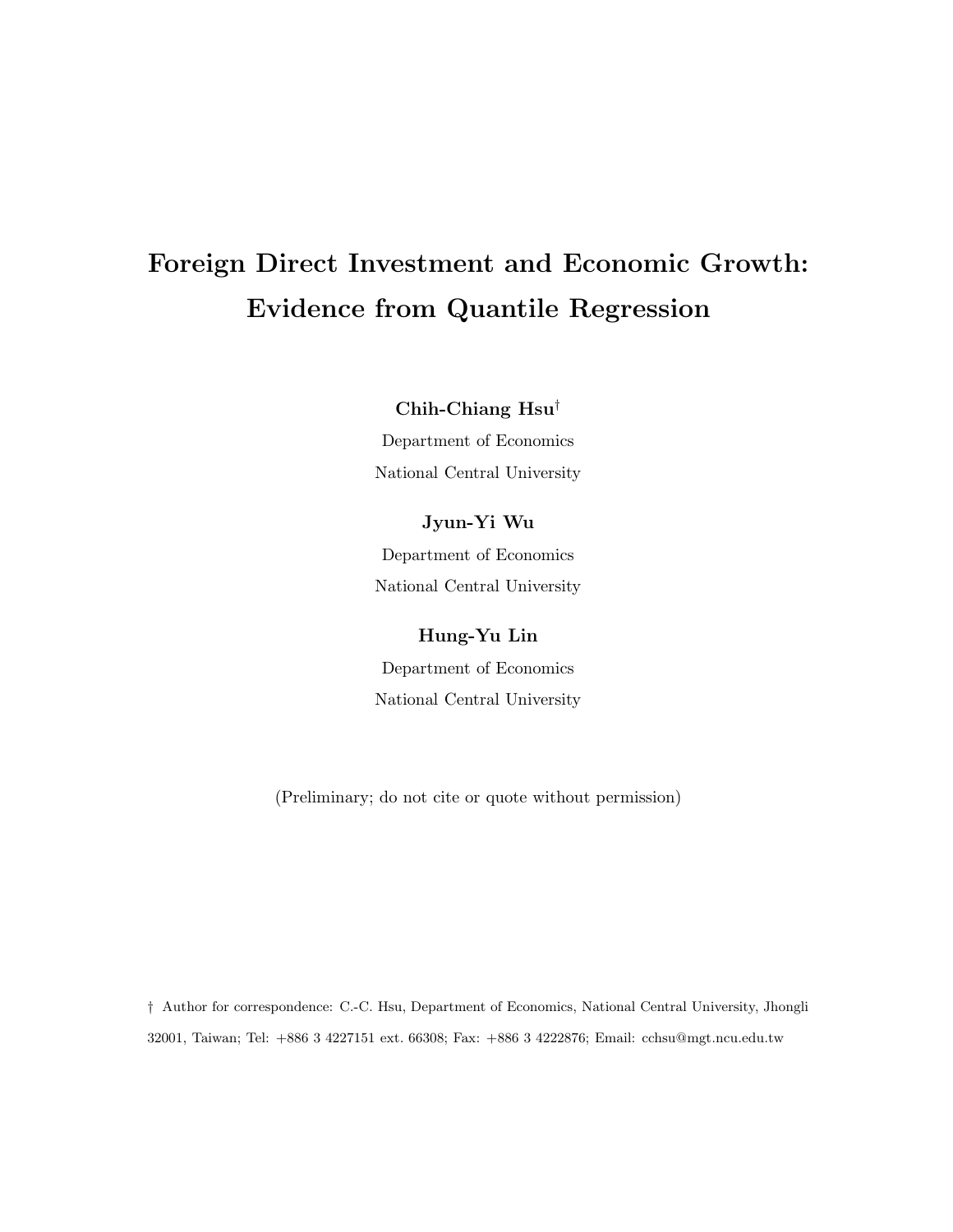#### Abstract

In this paper we use country-level data to examine the role of absorptive capacity in contributing to the growth effects of FDI at different quantiles of the income distribution. We apply the instrumental variable quantile regression (IVQR) developed by Chernozhukov and Hansen (2008) to control for endogeneity of all the explanatory variables. Empirical analysis yields three main conclusions. First, the IVQR estimates suggest positive growth effects of FDI at higher quantiles of the distribution, while the estimates of FDI for QR are insignificant and small in magnitude across different quantiles. It implies that high-income countries with well-developed absorptive capacity seem to gain significantly more from FDI. Secondly, our IVQR analysis can provide the empirical evidence of convergence clubs (Quah, 1997). It means that high-income countries have the phenomenon of convergence, but low-income countries do not. Finally, in contrast with Hermes and Lensink (2003) and Alfaro et al. (2004), our empirical results show that the level of development of local financial markets is not crucial for the growth effects of FDI in lower quantiles.

Keywords: Absorptive capacity; Convergence clubs; Economic growth; Financial markets; Foreign direct investment; Instrumental variable; Quantile regression

JEL Classification: F21; F36; F43; O16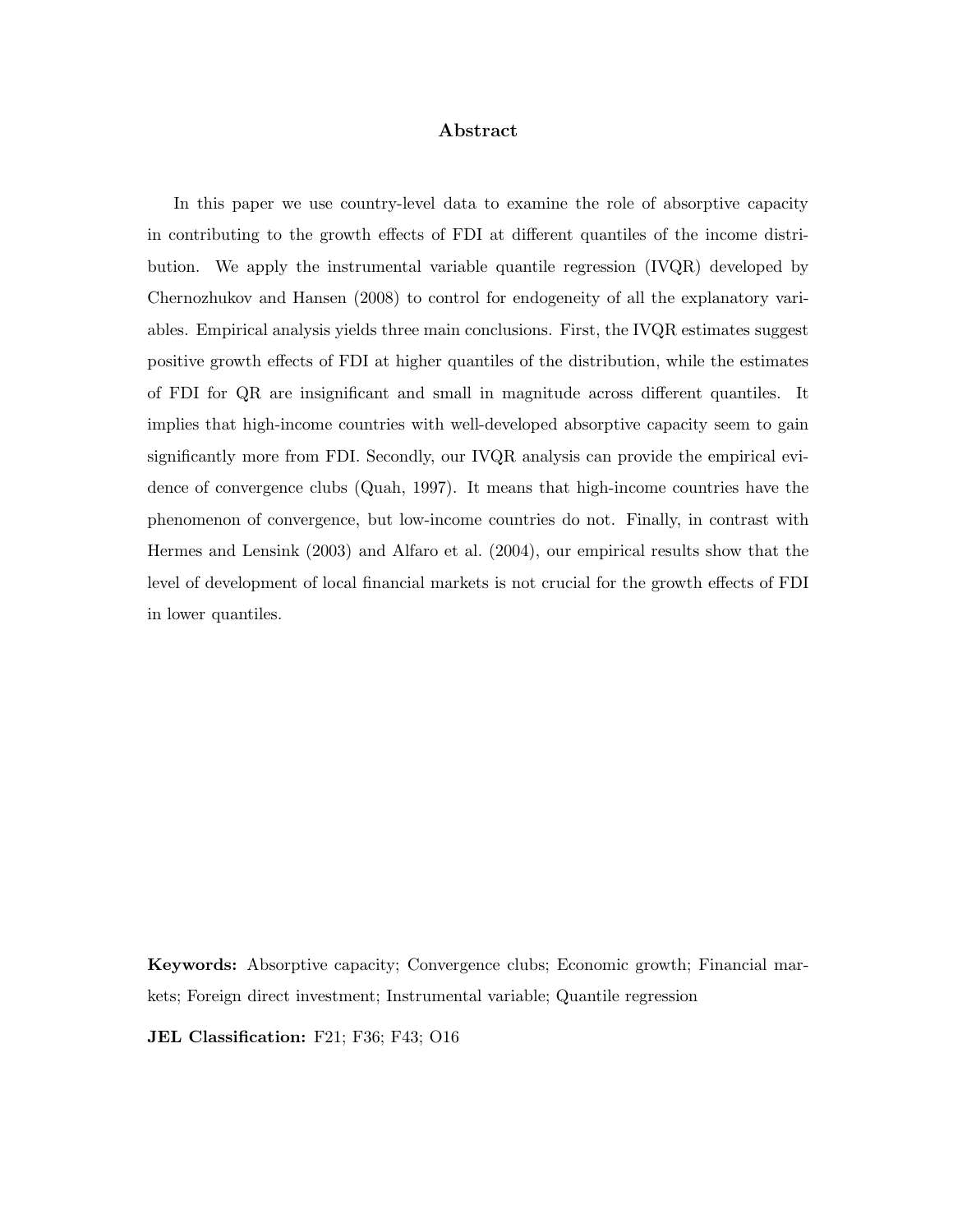# 1 Introduction

Foreign direct investment (FDI) has increased dramatically since the 1980s. It is quite important to know whether FDI can accelerate economic growth in recipient countries. An influential economic rationale for offering incentives to attract FDI is based on the belief that FDI enhances host countries' economic growth through technology transfers and spillovers. However, the empirical literature provides debatable evidence concerning the growth effects of FDI. While microeconomic studies generally do not find positive spillovers of FDI (Aitken and Harrison, 1999; Djankov and Hoekman, 2000; Girma et al., 2001), numerous macroeconomic studies suggest a positive growth effect of FDI when the country has high absorptive capabilities (Balasubramanyam et al., 1996; Borensztein et al., 1998; Alfaro et al., 2004; Durham, 2004); see also de Mello (1997), Lim (2001), Grög and Greenaway (2004), and Crespo and Fontoura (2007) for recent surveys.

Absorptive capacity is the ability for the host country to absorb and internalize new technology from a foreign country. The degree of FDI spillovers is conditioned on the recipient's absorptive capacity, such as human capital, financial market development, trade openness and infrastructure provision. Blomström et al. (1994) find that FDI can promote economic growth if the host country is sufficiently wealthy. Balasubramanyam et al. (1996) and Borensztein et al. (1998) emphasize that trade openness and human capital development, respectively, are critical intervening or interactive variables with respect to FDI. Alfaro et al. (2004) and Durham (2004) attach importance to financial development as absorptive capacity that affects the degree of technology spillovers. Girma (2005) argues that the productivity benefit from FDI increases with technology gap until some threshold level beyond which it becomes less pronounced. Dimelis and Louri (2002) and Girma and Grög (2007) use the quantile regressions and firm-level data to investigate the role of the efficiency gap for spillovers from FDI.

In this paper, we use country-level data to examine the role of absorptive capacity in contributing to the growth effects of FDI. We investigate whether infrastructure provision and financial market development can capture the absorptive capacity of host countries to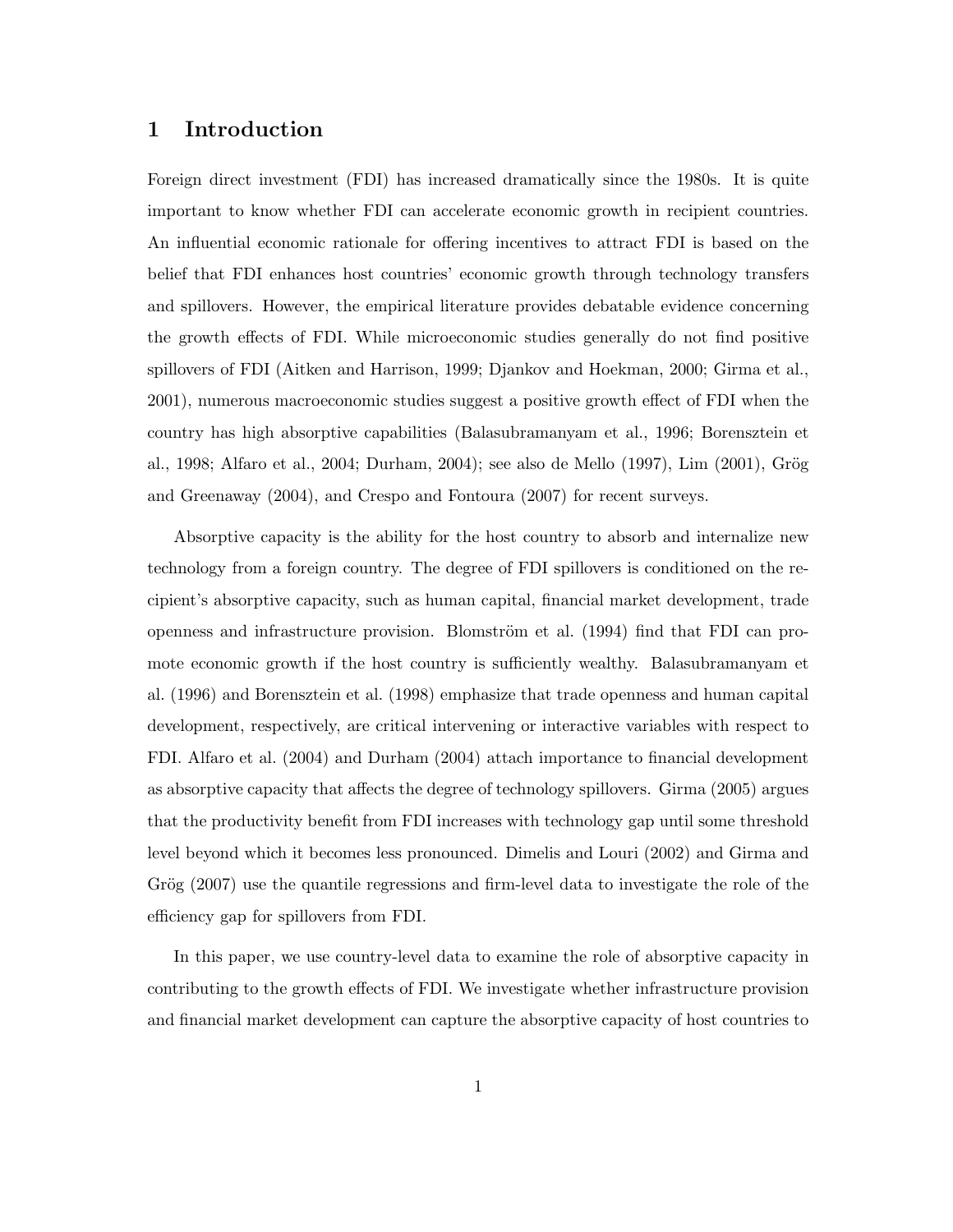harness FDI toward economic growth. Our analysis adds to the existing literature in two ways. First, we allow for different growth effects of FDI at different quantiles of the income distribution by using the conditional quantile regression  $(QR)$ . Compared with the firmlevel study of Girma and Grög  $(2007)$ , we use aggregate FDI flows for a broad cross section of countries to provide the macroeconomic study of FDI spillovers. Secondly, we apply, for the first time in this context, the instrumental variable quantile regression  $(IVQR)$ developed by Chernozhukov and Hansen (2006, 2008) and Chernozhukov et al. (2007) to control for endogeneity of all the explanatory variables. Moreover, the IVQR approach is asymptotically valid under weak identification.

Empirical analysis, using cross-country data between 1975 and 1995, yields three main conclusions. First, the IVQR estimates suggest positive growth effects of FDI at higher quantiles of the distribution, while the estimates of FDI for QR are insignificant and small in magnitude across different quantiles. It implies that high-income countries with welldeveloped absorptive capacity seem to gain significantly more from FDI; this is consistent with the results of Blomström et al.  $(1994)$  and Wang et al.  $(2004)$ . Secondly, our IVQR analysis can provide the empirical evidence of convergence clubs (Quah, 1997). It means that high-income countries have the phenomenon of convergence, but low-income countries do not. Finally, in contrast with Hermes and Lensink (2003) and Alfaro et al. (2004), our empirical results show that the level of development of local financial markets is not crucial for the growth effects of FDI in lower quantiles. We also find that the black market premium distorts allocations of resource in lower quantiles. In conclusion, absorptive capacity is crucial in explaining the effect of FDI on economic growth.

The remainder of this paper is organized as follows. Section 2 describes the econometric methodology and its important properties. Section 3 discusses the data and empirical results. Section 4 provides a number of sensitivity analyses to assess the robustness of FDI growth effects. Section 5 gives some concluding remarks.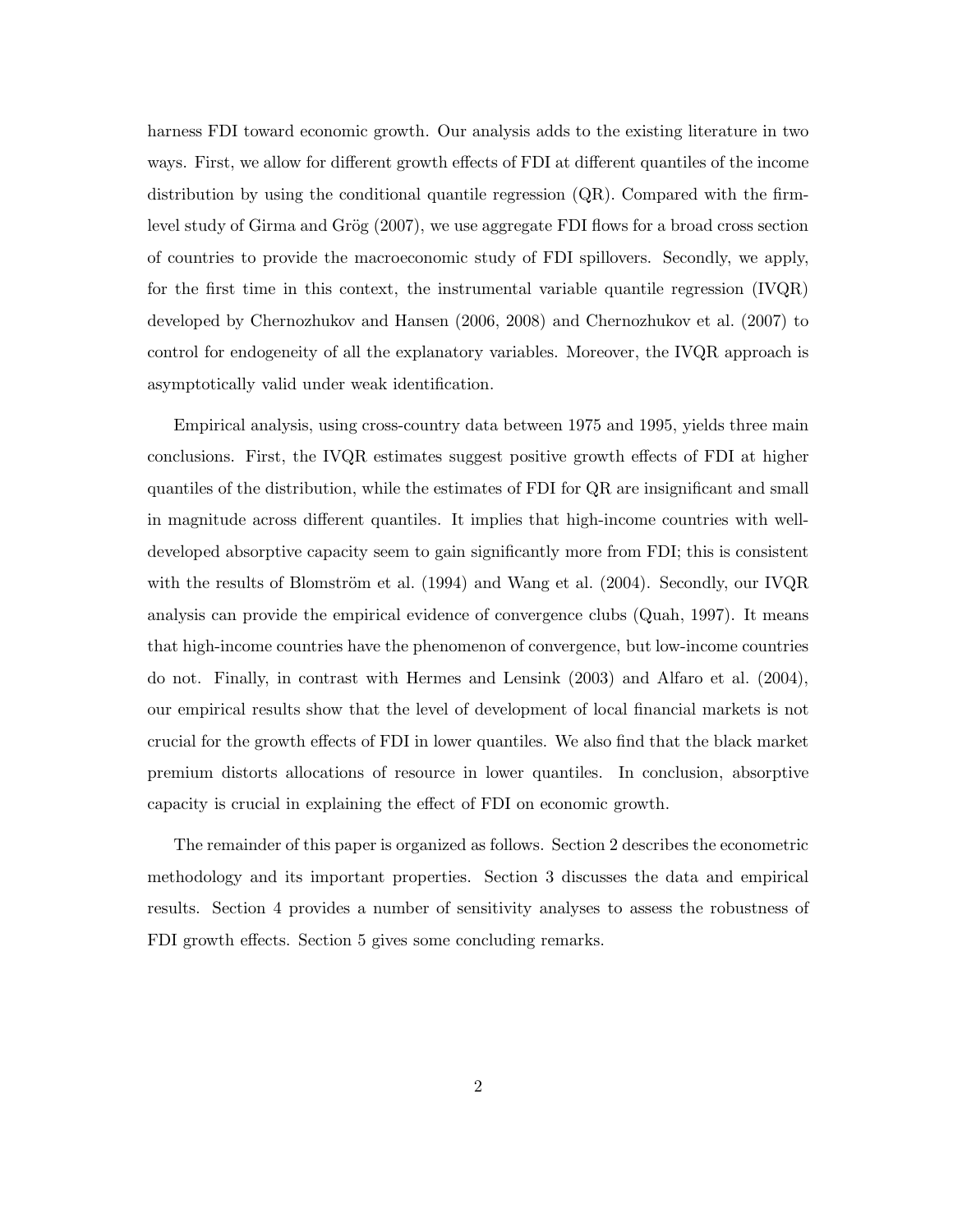### 2 Econometric Framework

Empirical studies on assessing the growth effects of FDI commonly use the following econometric framework:

$$
G_i = \alpha F_i + \beta' X_i + \varepsilon_i,\tag{1}
$$

where  $G_i$  is the growth rate of real per capita GDP,  $F_i$  is the net FDI inflows as a share of GDP,  $X_i$  represents a set of conditioning variables,  $\varepsilon_i$  is the unobserved disturbance. One important concern in this estimation procedure is the possibility of endogeneity that could bias FDI's estimated coefficient and standard error. Thus, we need to construct instruments for FDI:

$$
F_i = \gamma' Z_i + \delta' X_i + \zeta_i \tag{2}
$$

where  $Z_i$  is a set of instrumental variables. After controlling for endogeneity, Carkovic and Levine (2005) find that, in contrast with past macroeconomic studies, FDI inflows do not exert a positive impact on growth. However, the spillover effect of FDI may vary across countries according to their absorptive capacity. The rationale is that countries with higher levels of absorptive capacity are able to obtain greater benefits from FDI. Unlike existing cross-country studies that use OLS or IV methods to investigate the "average" effects of FDI, it is more interesting to examine the spillover effects of FDI at different quantiles of the distribution of economic growth.

Quantile regression (QR) is a useful method for estimating the impact of regressors on the conditional distribution of the outcome; see Koenker and Bassett (1978), Buchinsky (1998), and Koenker (2005). The linear quantile regression can be written as:

$$
G_i = \alpha(q)F_i + \beta(q)'X_i + \epsilon_i(q),\tag{3}
$$

where  $\alpha(q)$  and  $\beta(q)$  present unknown parameters associated with the qth quantile,  $q \in$  $(0, 1)$ . Suppose that the conditional qth quantile of the error term is equal to zero,  $Q_{\epsilon}(q|F, X) = 0$ , but the distribution of  $\epsilon_i(q)$  is unspecified. As q increases from 0 to 1, we can find out the influence of regressors on the entire conditional distribution of  $G_i$ .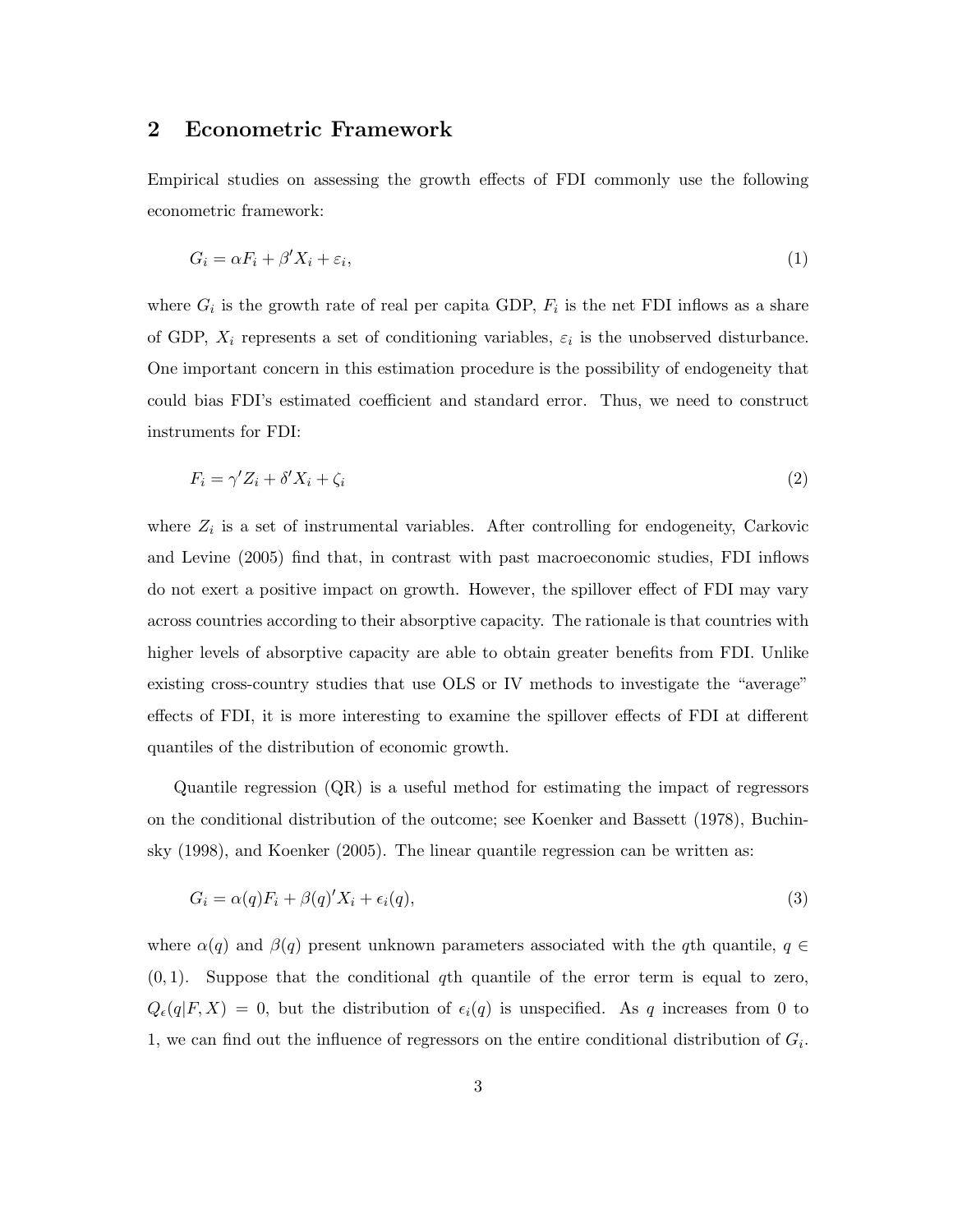Since solving (3) can be formulated as a linear programming problem, we can estimate the parameter vector efficiently with some form of the simplex algorithm.

In order to control for the potential endogeneity of FDI, we apply the instrumental variable quantile regression (IVQR) proposed by Chernozhukov and Hansen (2006, 2008) and Chernozhukov et al. (2007) to estimate the endogenous quantile effect. Define a structural quantile function as

$$
S_G(q|F,X) = \alpha(q)F_i + \beta(q)'X_i,
$$
\n<sup>(4)</sup>

and it follows that

$$
\mathbb{P}\left(G_i \le S_G(q|F,X)|Z,X\right) = q. \tag{5}
$$

Equation (5) provides a moment condition that can be used to estimate the structural parameters  $\alpha$  and  $\beta$ . In other words, the qth quantile of  $G - S_G(q|F, X)$  conditional on  $Z$ and X solves the problem:

$$
0 = \arg\min_{h \in \mathcal{F}} \mathbb{E} \,\rho_q[G - S_G(q|F, X) - h(Z, X)] \tag{6}
$$

where  $\mathscr F$  is the class of measurable functions of  $(Z, X)$ ,  $\rho_q(u) = (q - I(u < 0))u$  is the check function and  $I(\cdot)$  is the indicator function.

Chernozhukov and Hansen (2008) propose a robust approach for estimating the structural quantile model through a series of ordinary QR steps. Consider the following objective function:

$$
Q_n(q,\alpha,\beta,\gamma) = \frac{1}{n} \sum_{i=1}^n \rho_q (G_i - \alpha F_i - \beta' X_i - \gamma' Z_i),\tag{7}
$$

where  $\dim(\gamma) \geq \dim(\alpha)$ . The IVQR estimator is computed as follows. For a suitable set of values  $\{\alpha_j, j = 1, \ldots, J\}$ , we run the ordinary QR to obtain coefficients  $(\widehat{\beta}(\alpha_j, q)$  and  $\widehat{\gamma}(\alpha_j, q)$ ); i.e.,

$$
(\widehat{\beta}(\alpha, q), \widehat{\gamma}(\alpha, q)) = \arg\min_{\beta, \gamma} Q_n(q, \alpha, \beta, \gamma).
$$
\n(8)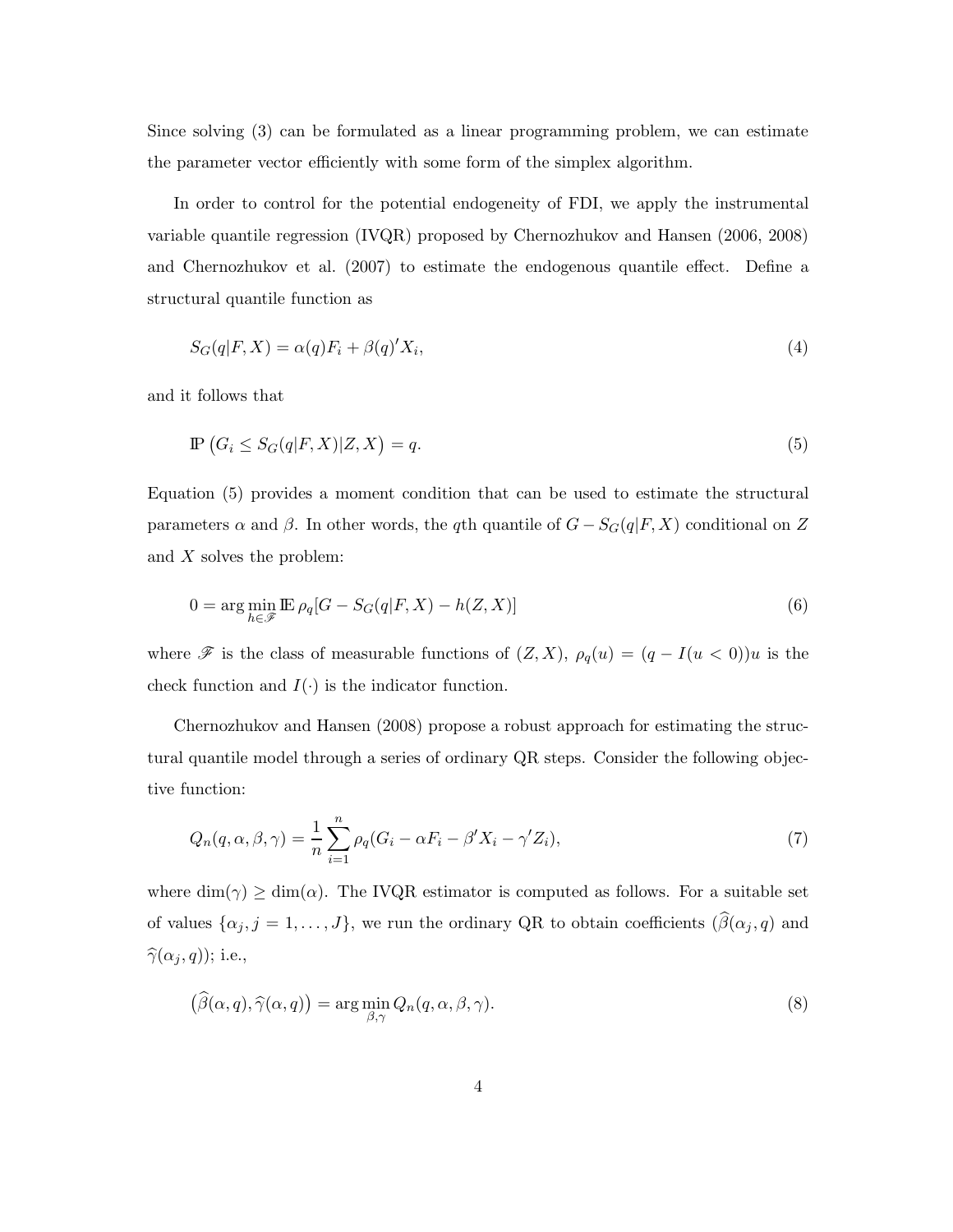Let  $W_n(\alpha)$  be the Wald statistic for testing  $\gamma(\alpha, q) = 0$ . We then look for a value  $\alpha$  that makes  $\hat{\gamma}(\alpha, q)$  as close to 0 as possible; i.e.,

$$
\widehat{\alpha}(q) = \arg\inf_{\alpha \in \mathscr{A}} W_n(\alpha). \tag{9}
$$

The estimate of  $\beta(q)$  is given by  $\widehat{\beta}(q) = \widehat{\beta}(\widehat{\alpha}(q), q)$ . Under regularity conditions, Chernozhukov and Hansen (2008) show that  $\hat{\alpha}(q)$  and  $\hat{\beta}(q)$  are consistent and asymptotically normal. It is also noted that the IVQR estimators are fully robust to weak instruments.

# 3 Empirical Results

#### 3.1 Data

We employ data on 72 countries to examine the various links between FDI and economic growth for the period  $1975-1995.1$  The data set includes 20 OECD countries and 52 non-OECD countries. Countries in the sample are listed in Table 1, which are divided into sixteen groups according to the quartiles of FDI and growth rate, respectively. For each group, we compute the average per capita GDP growth rate shown in Figure 1.

Figure 1 presents a casual observation on the distribution of economic growth for sixteen groupings of countries ranked by foreign direct investment.  $q_{25}^G$   $(q_{25}^F)$ ,  $q_{50}^G$   $(q_{50}^F)$ , and  $q_{75}^G$  ( $q_{75}^F$ ) are the first, second, and third quartiles of growth rate (FDI), respectively. Each bar represents the average per capita GDP growth rate in each of the sixteen groups according to the quartiles of FDI and economic growth. Comparing with four segments divided by the quartiles of FDI, we observe that the positive effects of FDI on economic growth are not very clear. However, Figure 1 reveals the tendency that the higher is per capita GDP growth rate for well-developed countries (lying above the second quartile), the more FDI the countries receive.

<sup>&</sup>lt;sup>1</sup>We are grateful to Sebnem Kalemli-Ozcan for providing the cross-country data used in Alfaro et al. (2004).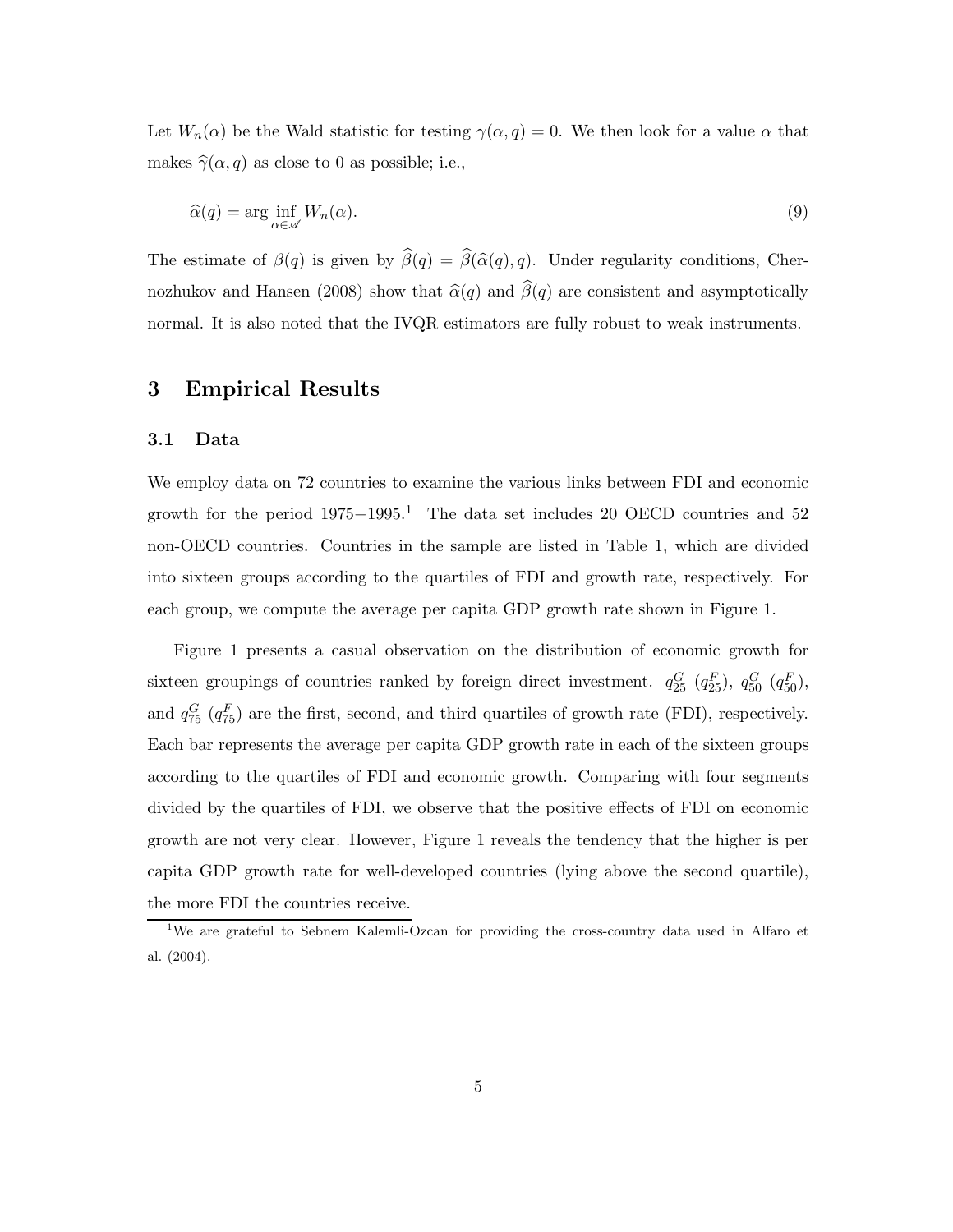|                              | $G \leq q_{25}^G$   | $q_{25}^G < G \leq q_{50}^G$ | $q_{50}^G < G \leq q_{75}^G$ | $q_{75}^G < G$                    |
|------------------------------|---------------------|------------------------------|------------------------------|-----------------------------------|
| $F \leq q_{25}^F$            | $El$ Salvador $(F)$ | Algeria $(F)$                | Finland (S)                  | Austria $(G)$                     |
|                              | Iran $(F)$          | Congo $(F)$                  | Germany $(G)$                | India $(E)$                       |
|                              | Malawi (E)          | Sudan $(E)$                  | Syria $(F)$                  | Italy $(F)$                       |
|                              | Sierra Leone $(E)$  |                              |                              | Japan $(G)$                       |
|                              | South Africa $(E)$  |                              |                              | Korea $(G)$                       |
|                              | Zimbabwe(E)         |                              |                              | Pakistan $(E)$                    |
| $q_{25}^F < F \leq q_{50}^F$ | Cameroon $(F)$      | Argentina $(F)$              | Denmark (S)                  | Indonesia $(F)$                   |
|                              | Ghana $(E)$         | Brazil $(F)$                 | Israel $(E)$                 | Norway $(S)$                      |
|                              | Haiti $(F)$         | Kenya $(E)$                  | France $(F)$                 |                                   |
|                              | Nicaragua $(F)$     | Sweden $(S)$                 | United States (E)            |                                   |
|                              | Niger $(F)$         |                              | Uruguay $(F)$                |                                   |
|                              | Senegal $(F)$       |                              |                              |                                   |
|                              | Venezuela $(F)$     |                              |                              |                                   |
| $q_{50}^F < F \leq q_{75}^F$ | Bolivia(F)          | Ecuador $(F)$                | Canada (E)                   | $\mathrm{Colombia}\ (\mathrm{F})$ |
|                              | Gambia(E)           | Honduras $(F)$               | Dominican Republic (F)       | Sri Lanka (E)                     |
|                              | Peru $(F)$          | Jamaica (E)                  | Greece $(F)$                 | Thailand (E)                      |
|                              |                     | Mexico(F)                    | Panama $(F)$                 | Portugal $(F)$                    |
|                              |                     | Philippines $(F)$            | Paraguay $(F)$               |                                   |
|                              |                     | Switzerland (G)              |                              |                                   |
| $q_{75}^F < F$               | Guyana $(E)$        | Costa Rica(F)                | Australia (E)                | Chile $(F)$                       |
|                              | $\text{Togo}(F)$    | Guatemala (F)                | Belgium $(F)$                | Cyprus(E)                         |
|                              |                     | New Zealand $(E)$            | Netherlands $(F)$            | $E$ gypt $(F)$                    |
|                              |                     | Papua New Guinea (E)         | Spain $(F)$                  | Ireland $(E)$                     |
|                              |                     | Trinidad and $Tobago(E)$     | United Kingdom (E)           | Malaysia $(E)$                    |
|                              |                     |                              |                              | Malta $(E)$                       |

Table 1: Countries in the sample

Note: Legal origin is in parentheses. E: English common-law, F: French civil law, G: German civil law, S: Scandinavian civil law.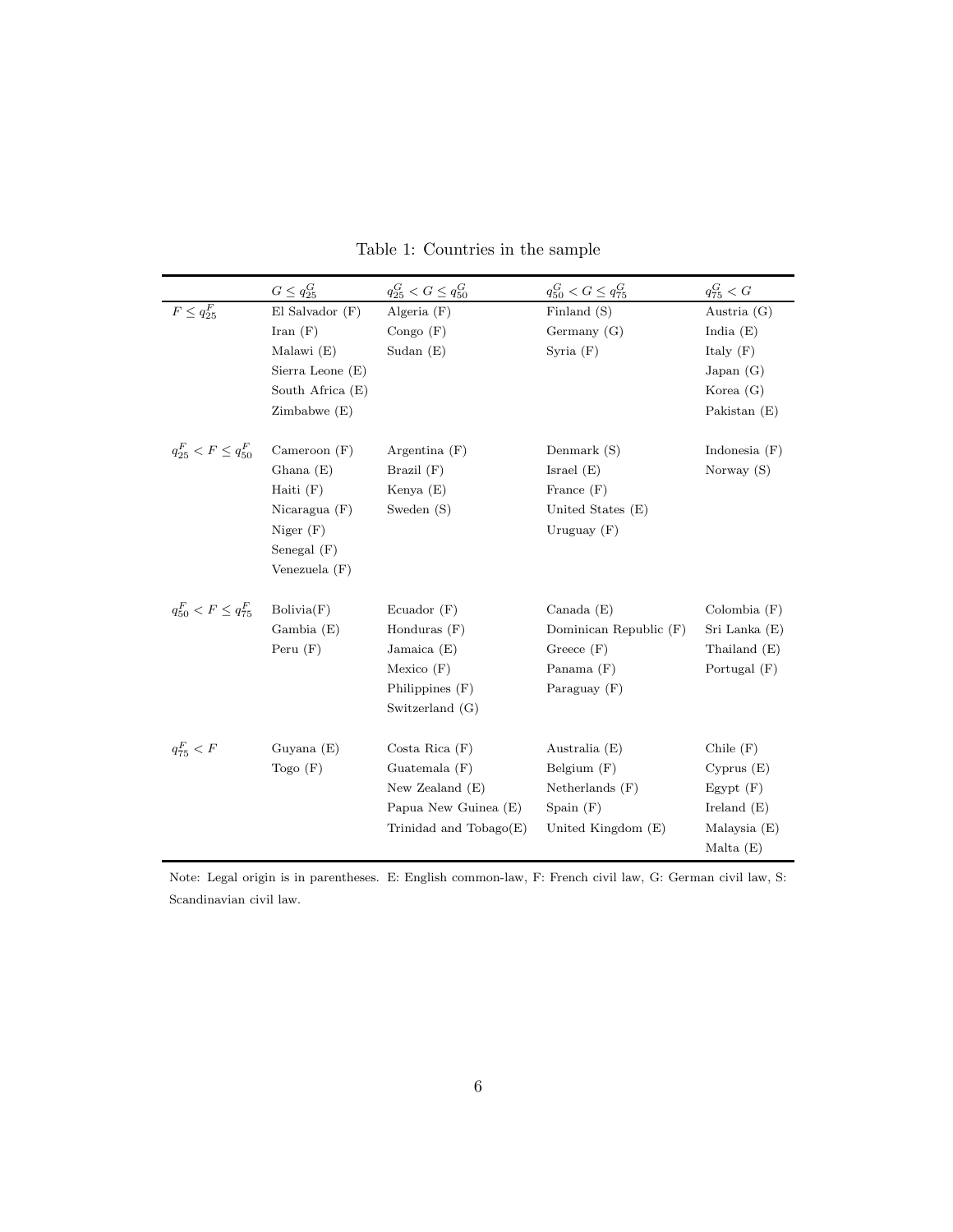$G \leq q_{2}^G$  $\begin{array}{ll} G & \text{if } q_{25}^G < G \leq q_{50}^G & \text{if } q_{50}^G < G \leq q_{75}^G & \text{if } q_{75}^G < G \end{array}$ 



Figure 1: Average per capita GDP growth rates

#### 3.2 Quantile Regression

To assess the relationship between FDI and economic growth, we consider a linear growth regression that includes a number of controls used in Alfaro et al. (2004) and Carkovic and Levine (2005). Initial income per capita equals the logarithm of real per capita GDP in 1975. The schooling variable measures human capital as the average years of secondary schooling in total population. Inflation equals the percentage changes in the GDP deflator. Government size equals total expenditure of the government as a share of GDP. Openness equals exports plus imports relative to GDP. Black market premium equals the black market premium in the foreign exchange market.

Table 2 presents the empirical results of the OLS and QR methods. For the QR model, we calculate the qth quantile  $(q = 5, 10, 25, 50, 75, 90, \text{ and } 95)$  of the growth distribution and construct a 90% confidence interval around that value. As shown in Table 2, FDI does not exert a significantly positive impact on economic growth in the OLS regression. This result is consistent with that of Carkovic and Leiven (2005). For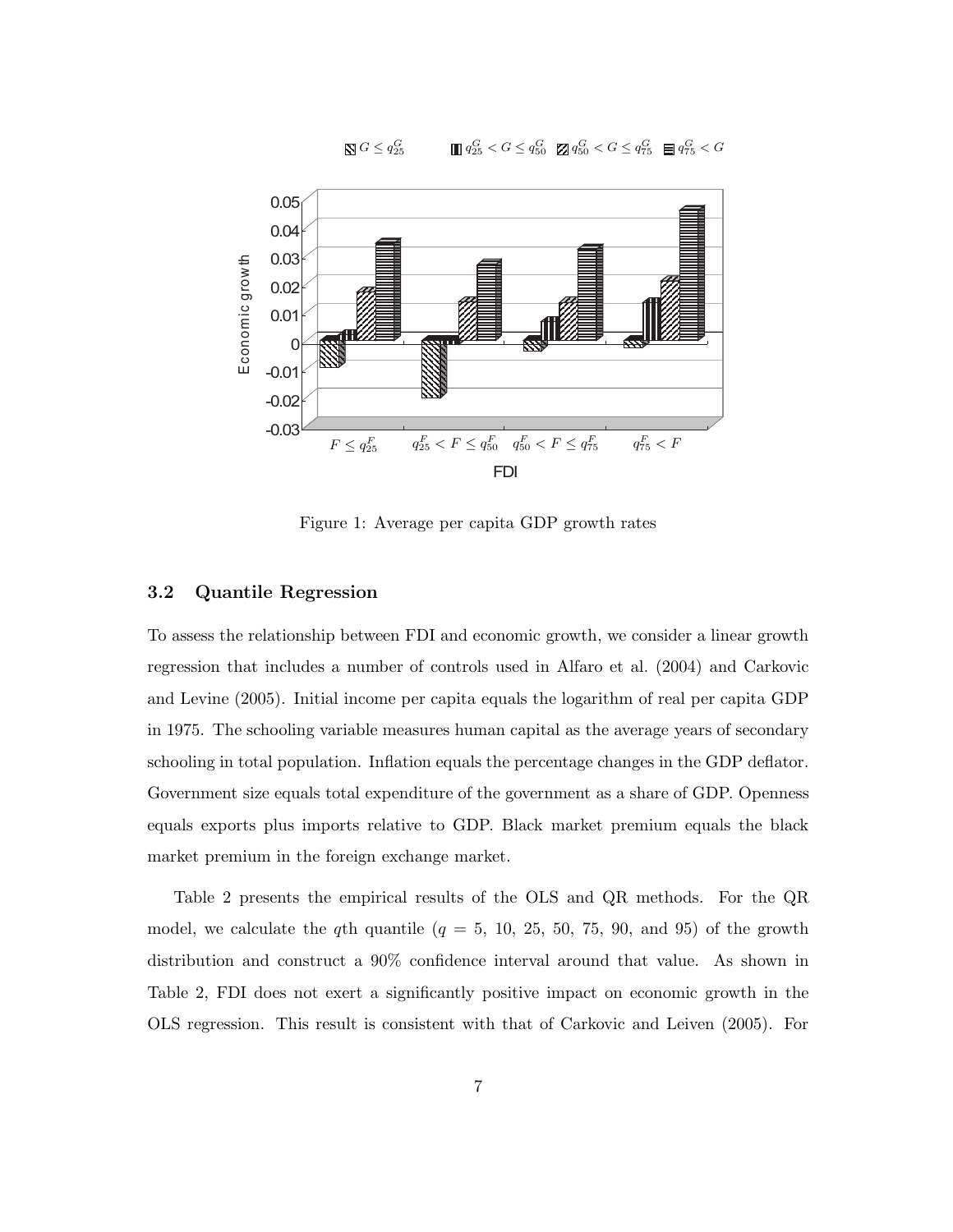|                      | <b>OLS</b> |          |          |           | QR       |           |           |           |
|----------------------|------------|----------|----------|-----------|----------|-----------|-----------|-----------|
|                      |            | $q_5$    | $q_{10}$ | $q_{25}$  | $q_{50}$ | $q_{75}$  | $q_{90}$  | $q_{95}$  |
| constant             | 0.063      | $-0.029$ | 0.021    | 0.051     | 0.054    | $0.184*$  | $0.183*$  | $0.208*$  |
|                      | (0.028)    | (0.036)  | (0.039)  | (0.033)   | (0.041)  | (0.060)   | (0.075)   | (0.069)   |
| <b>FDI</b>           | 0.172      | 0.051    | $-0.083$ | $-0.189$  | 0.128    | 0.624     | 0.470     | 0.343     |
|                      | (0.307)    | (0.275)  | (0.334)  | (0.497)   | (0.529)  | (0.423)   | (0.534)   | (0.433)   |
| Initial GDP          | $-0.009*$  | 0.004    | $-0.003$ | $-0.006$  | $-0.006$ | $-0.021*$ | $-0.021*$ | $-0.023*$ |
|                      | (0.003)    | (0.005)  | (0.005)  | (0.004)   | (0.005)  | (0.006)   | (0.007)   | (0.007)   |
| Schooling            | $0.017*$   | 0.004    | 0.010    | $0.011*$  | 0.009    | $0.022*$  | $0.027*$  | $0.030*$  |
|                      | (0.004)    | (0.011)  | (0.010)  | (0.006)   | (0.006)  | (0.007)   | (0.009)   | (0.011)   |
| Government size      | $-0.002$   | 0.000    | $-0.001$ | 0.004     | $-0.001$ | 0.010     | 0.010     | 0.008     |
|                      | (0.006)    | (0.008)  | (0.006)  | (0.008)   | (0.008)  | (0.012)   | (0.019)   | (0.015)   |
| Population           | $-0.559*$  | $-0.428$ | $-0.630$ | $-0.706*$ | $-0.575$ | $-1.364*$ | $-1.191*$ | $-1.487*$ |
|                      | (0.289)    | (0.462)  | (0.504)  | (0.398)   | (0.379)  | (0.593)   | (0.524)   | (0.466)   |
| Inflation            | $-0.024*$  | 0.014    | $-0.014$ | $-0.024$  | $-0.024$ | $-0.014$  | $-0.012$  | $-0.012$  |
|                      | (0.012)    | (0.018)  | (0.022)  | (0.015)   | (0.017)  | (0.021)   | (0.024)   | (0.032)   |
| Black market premium | $-0.009*$  | $-0.010$ | $-0.009$ | $-0.009$  | $-0.008$ | 0.002     | 0.000     | 0.002     |
|                      | (0.003)    | (0.009)  | (0.006)  | (0.009)   | (0.005)  | (0.006)   | (0.010)   | (0.007)   |
| Openness             | $-0.002$   | 0.006    | $-0.005$ | $-0.010$  | $-0.004$ | $-0.003$  | $-0.004$  | $-0.001$  |
|                      | (0.004)    | (0.007)  | (0.007)  | (0.006)   | (0.006)  | (0.004)   | (0.009)   | (0.007)   |

Table 2: Economic growth and FDI: OLS and QR estimates

1. Standard errors are in parentheses. ∗ indicates the estimate is significant at 10% level.

2. Initial GDP is the logarithm of initial per capita GDP. The schooling variable is the logarithm of (1+average year of secondary schooling) for the period of the regression. Population is the average growth rate for the period. Government size is log(average share of government spending/GDP) over the period. Inflation is log(1+ average inflation rate) for the period and the black market premium is the logarithm of (1+average black market premium). Openness is log(average of exports + imports as a share of GDP) for the period.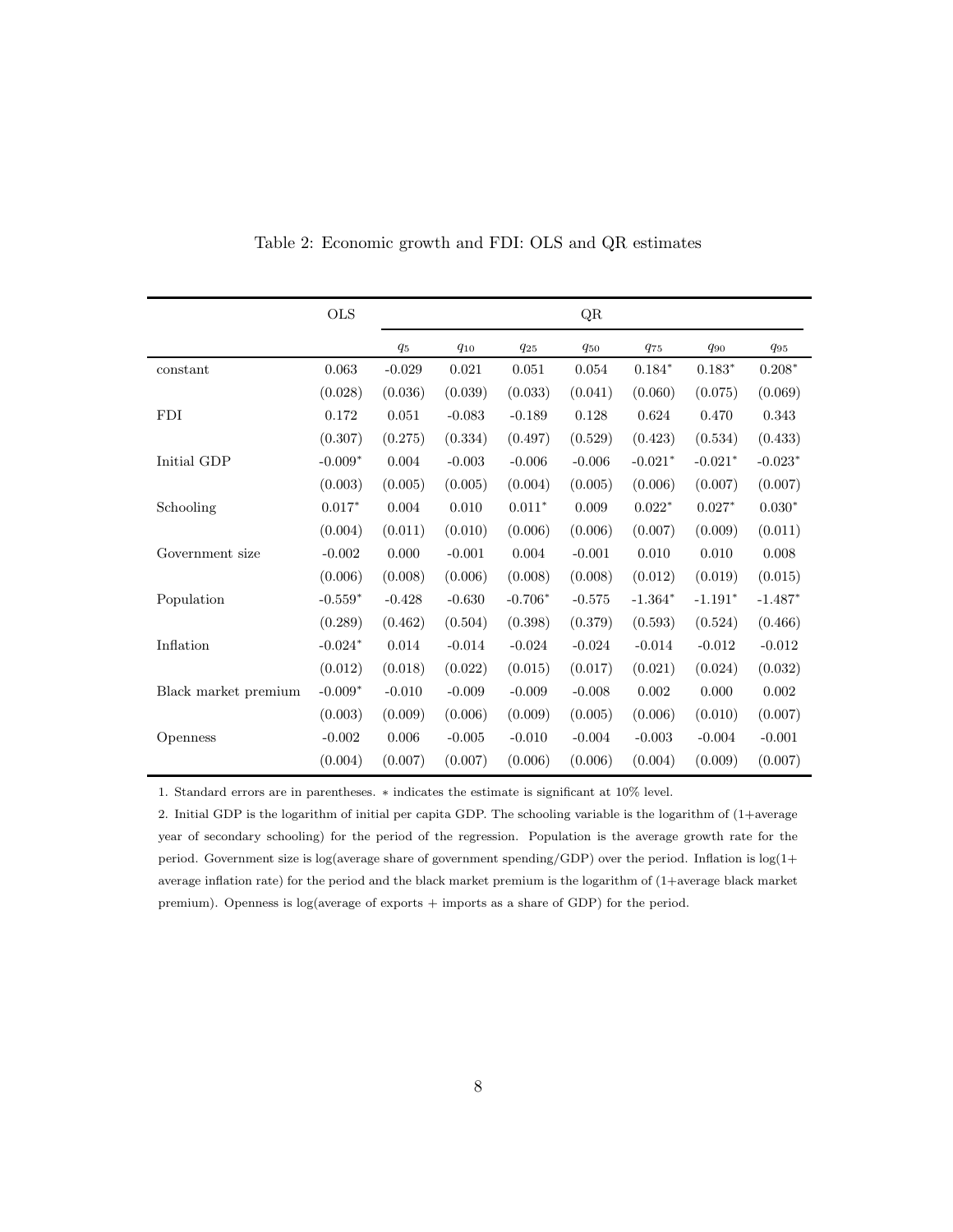

Figure 2: OLS and quantile estimates with 90% confidence interval

the QR model, FDI remains insignificantly linked with growth across different quantiles. The coefficients of FDI are even negative at the lower quantiles. Using the firm-level data and quantile regressions, Girma and Grög (2007) find that the presence of FDI matters for productivity growth. In this paper, we use aggregate FDI flows for a broad cross section of countries to provide the macroeconomic study of FDI spillovers. In contrast with Girma and Grög  $(2007)$ , the QR results show that FDI does not exert an independent influence on different quantiles of the growth distribution.

The coefficient of initial GDP is significantly negative in the OLS regression. This result provides the evidence of conditional convergence; see Solow (1956).<sup>2</sup> The coefficient estimates of initial GDP in the QR are only significantly negative in upper quantiles of the growth distribution  $(q > 60)$ . It follows that high-income countries have the phenomenon of convergence, but low-income countries do not. Because every country has different initial economic conditions, we can observe that countries do not converge to the same steady state level. This finding suggest a formation of convergence clubs; see Baumol (1986), Quah (1996, 1997), Barreto and Hughes (2004), and Aghion et al. (2005).

 $2$ The Solow model implies that the poorer countries should grow faster than the richer countries after controlling steady-state differences.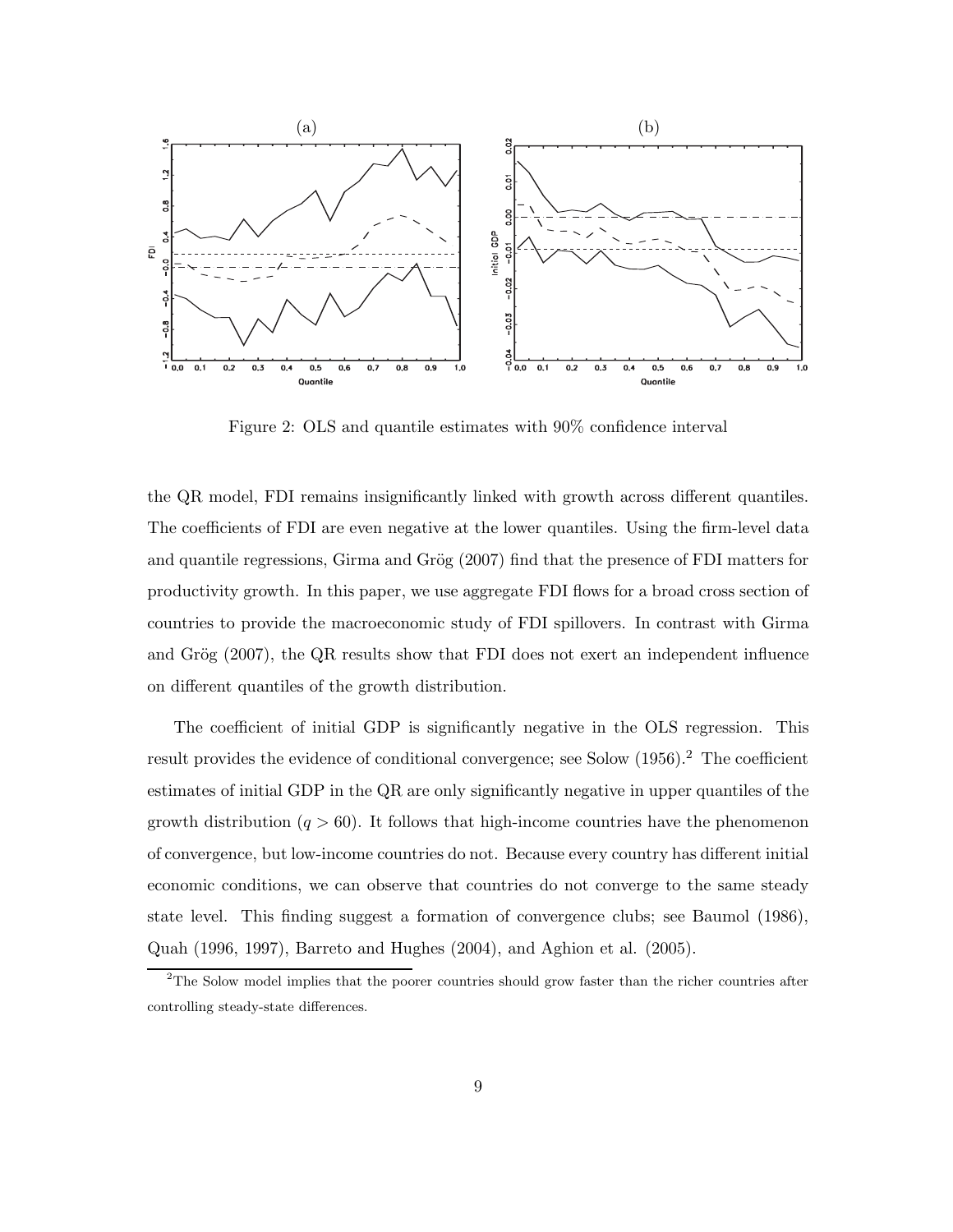

Figure 3: FDI, Initial GDP, and the GDP growth rate

Figure 2 (a) and (b) present the OLS and QR estimates of FDI and initial GDP at different quantiles. The short dashed line represents the OLS estimate and the long dashed line denotes the QR estimates. Besides, the two solid lines represent 90 percent confidence interval for the QR estimates. It is shown that FDI does not exhibit a positive impact on growth across quantiles. Figure 3 reveals the dispersion of growth as FDI increases. We superimpose three estimated quantile regression functions  $(q = 25, 50, 75)$  for these data.

The results on schooling indicate that at lower quantiles, increases in human capital have an insignificant positive effect on growth, but as we move across the quantiles the significance of schooling generally increases. It suggests that human capital is strongly correlated with economic growth in the upper tail of the growth distribution. Finally, population is negatively correlated growth, which indicates that the scale effect does not exist in the growth regressions; Barro and Sala-i-Martin (2003).

#### 3.3 Instrumental Variable Quantile Regression

One important concern in investigating the effect of FDI on growth is the possibility of endogeneity. Sufficient provisions of infrastructure can help attract FDI by lowering the cost of foreign investment and raising the rate of return. Infrastructure can be measured by a number of variables, such as power generation capacity, telephone lines, the length of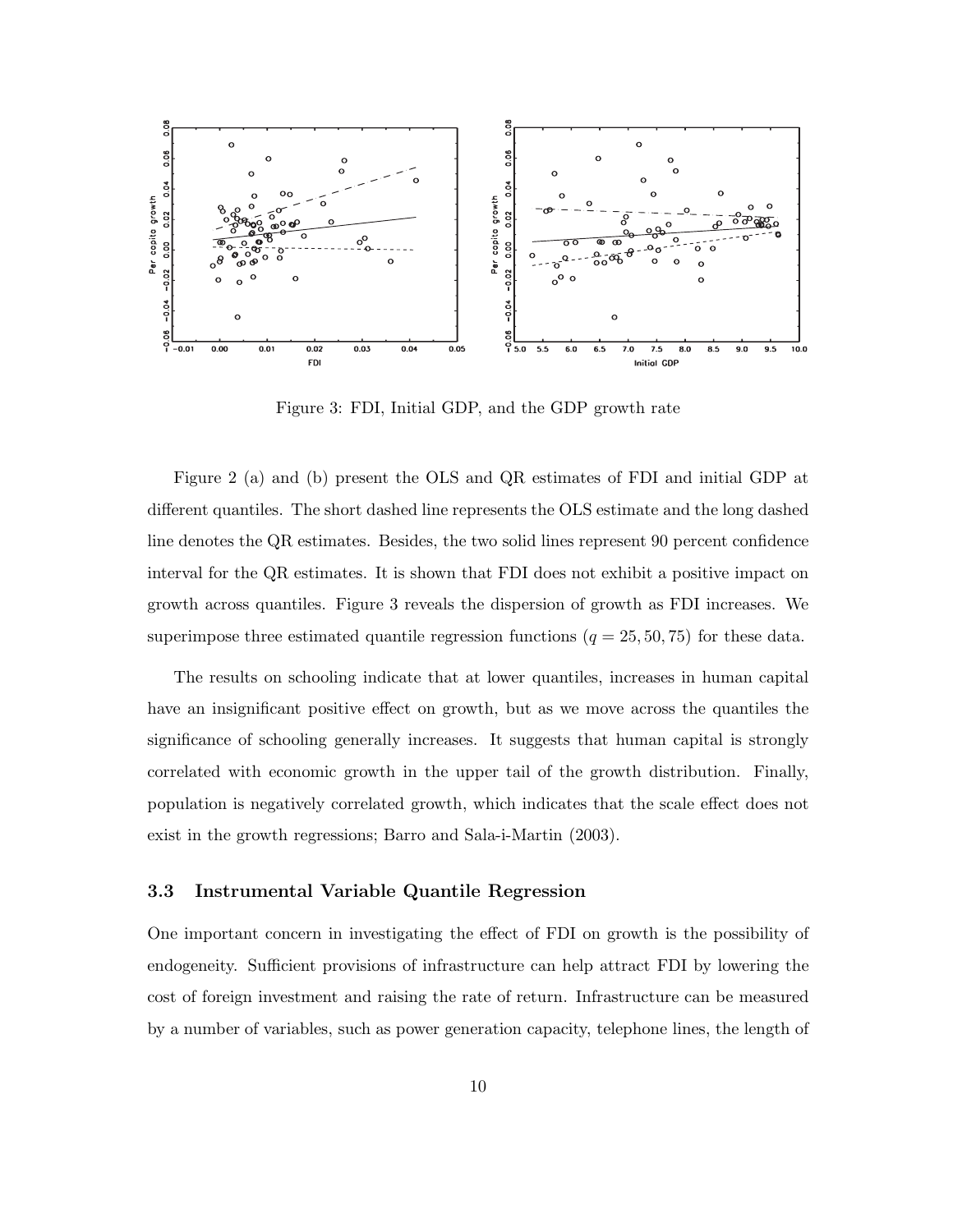|                          | Power     | Telecommunications | Roads     | FDI.      |
|--------------------------|-----------|--------------------|-----------|-----------|
| Constant                 | $9.315*$  | $6.180*$           | $11.277*$ | $0.005*$  |
|                          | (0.259)   | (0.084)            | (0.922)   | (0.001)   |
| English                  | $-1.776*$ | $-1.725*$          | $-0.116$  | $0.011*$  |
|                          | (0.484)   | (0.412)            | (0.465)   | (0.003)   |
| French                   | $-2.686*$ | $-0.360*$          | $-0.170$  | $0.005*$  |
|                          | (0.331)   | (0.132)            | (0.296)   | (0.001)   |
| German                   | $-0.889*$ | $-2.326*$          | $0.969*$  | $-0.002$  |
|                          | (0.329)   | (0.228)            | (0.467)   | (0.002)   |
| Sub-Saharan Africa dummy | $-1.779*$ | $-2.822*$          | $-1.237*$ | $-0.009*$ |
|                          | (0.385)   | (0.393)            | (0.439)   | (0.003)   |
| $F$ -statistic           | 11.701    | 19.698             | 2.269     | 5.455     |
| $p$ -value               | 0.000     | 0.000              | 0.072     | 0.001     |
| Observations             | 66        | 72                 | 66        | 72        |

Table 3: Absorptive capacity and Instrument variables

1. Standard errors are in parentheses. ∗ indicates the estimates are significant at 10% level.

2. Power: electric power consumption; Telecommunications: main telephone lines per 1,000 workers. Roads: the length of roads; see Calderón and Servén (2004) and Kinoshita and Lu (2006).

roads, and so forth. However, infrastructure and growth are simultaneously determined and there may be omitted variable bias in the growth regression. Hence, we use the IV and IVQR methods to assess the robustness of the growth effects of FDI.

To confront the issue of endogeneity, we identify instrumental variables for absorptive capacity. There are many reasons for believing that legal origin is closely connected to absorptive capacity, such as institutional quality, financial intermediary development, and infrastructure provision. Therefore, this paper takes Sub-Saharan African dummy and four legal systems<sup>3</sup> as meaningful instrumental variables. Table 3 presents regressions of alternative infrastructure measures on the dummy variables for English, French, and German legal origin, relative to Scandinavian origin. As indicated by the p-values of the F statistic, the legal origin variables can explain the variation of infrastructure provision.

Table 4 provides the empirical results of the IV and IVQR estimations. The coefficient

<sup>3</sup>Table 1 lists the corresponding countries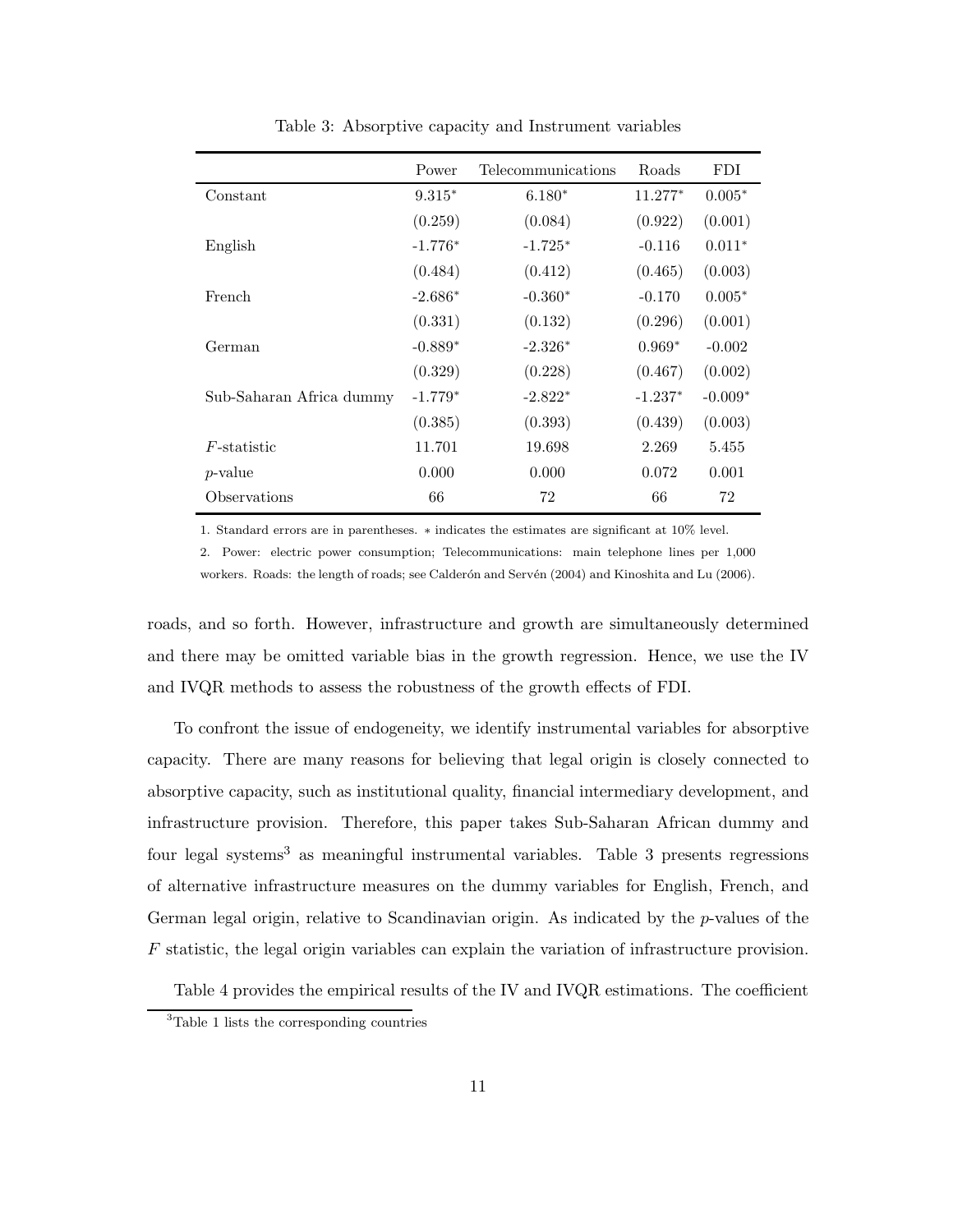|                      | IV        |           |           |           | $IVQR$    |             |           |           |
|----------------------|-----------|-----------|-----------|-----------|-----------|-------------|-----------|-----------|
|                      |           | $q_5$     | $q_{10}$  | $q_{25}$  | $q_{50}$  | <b>q</b> 75 | $q_{90}$  | $q_{95}$  |
| constant             | $0.055*$  | $-0.004$  | $-0.009$  | 0.012     | 0.084     | $0.159*$    | $0.210*$  | $0.228*$  |
|                      | (0.032)   | (0.033)   | (0.041)   | (0.047)   | (0.056)   | (0.062)     | (0.053)   | (0.057)   |
| <b>FDI</b>           | 0.670     | 0.141     | 0.972     | 0.725     | 1.086     | $1.693*$    | $1.480*$  | $1.737*$  |
|                      | (0.510)   | (0.319)   | (0.724)   | (0.542)   | (0.792)   | (0.905)     | (0.893)   | (0.938)   |
| Initial GDP          | $-0.009*$ | $0.001\,$ | $-0.003$  | $-0.003$  | $-0.011*$ | $-0.017*$   | $-0.022*$ | $-0.024*$ |
|                      | (0.003)   | (0.004)   | (0.005)   | (0.006)   | (0.005)   | (0.007)     | (0.006)   | (0.007)   |
| Schooling            | $0.016*$  | 0.004     | $0.015*$  | 0.008     | 0.012     | 0.016       | $0.024*$  | $0.026*$  |
|                      | (0.005)   | (0.004)   | (0.007)   | (0.006)   | (0.009)   | (0.011)     | (0.010)   | (0.012)   |
| Government size      | $-0.002$  | $0.011*$  | 0.013     | $-0.002$  | 0.003     | 0.017       | $0.026*$  | $0.026*$  |
|                      | (0.007)   | (0.006)   | (0.014)   | (0.010)   | (0.016)   | (0.014)     | (0.009)   | (0.009)   |
| Population           | $-0.522*$ | $0.598*$  | 0.946     | $-0.435$  | $-0.580$  | $-0.911*$   | $-0.968*$ | $-0.959*$ |
|                      | (0.306)   | (0.354)   | (0.805)   | (0.440)   | (0.481)   | (0.457)     | (0.400)   | (0.449)   |
| Inflation            | $-0.025*$ | 0.009     | $-0.016$  | $-0.022$  | $-0.019$  | $-0.015$    | $-0.019$  | $-0.025$  |
|                      | (0.011)   | (0.008)   | (0.011)   | (0.015)   | (0.026)   | (0.023)     | (0.020)   | (0.020)   |
| Black market premium | $-0.009*$ | $-0.014*$ | $-0.014*$ | $-0.008*$ | $-0.003$  | $-0.002$    | $-0.005$  | $-0.007$  |
|                      | (0.004)   | (0.003)   | (0.004)   | (0.004)   | (0.011)   | (0.010)     | (0.009)   | (0.010)   |
| Openness             | $-0.007$  | $-0.001$  | $-0.014$  | $-0.008$  | $-0.007$  | $-0.013*$   | $-0.015$  | $-0.017*$ |
|                      | (0.005)   | (0.007)   | (0.013)   | (0.007)   | (0.007)   | (0.008)     | (0.010)   | (0.010)   |

Table 4: Economic growth and FDI: IV and IVQR estimates

1. Standard errors are in parentheses.  $*$  indicates the estimate is significant at  $10\%$  level.

2. Initial GDP is the logarithm of initial per capita GDP. The schooling variable is the logarithm of (1+average year of secondary schooling) for the period of the regression. Population is the average growth rate for the period. Government size is log(average share of government spending/GDP) over the period. Inflation is log(1+ average inflation rate) for the period and the black market premium is the logarithm of (1+average black market premium). Openness is log(average of exports + imports as a share of GDP) for the period.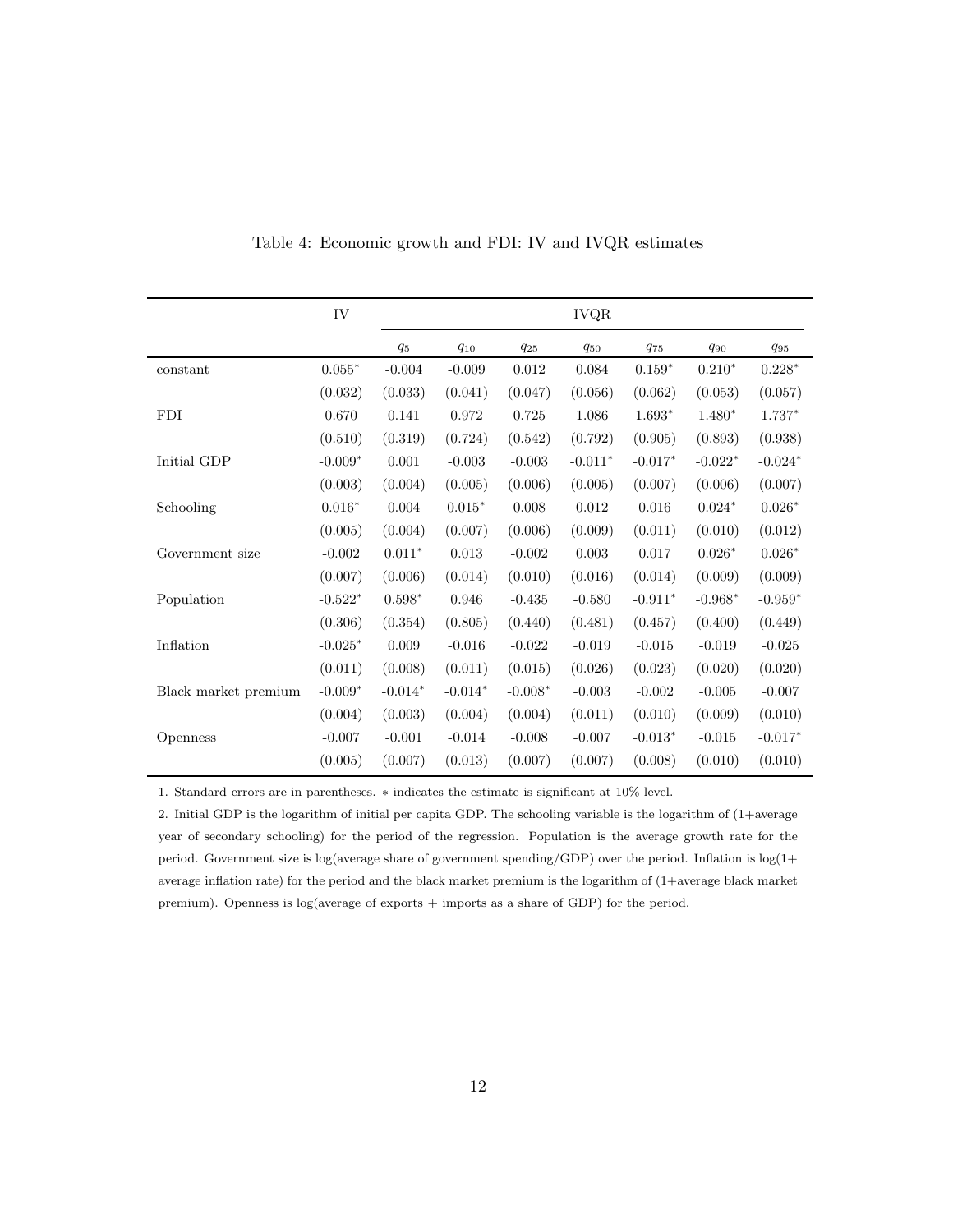

Figure 4: IV and IVQR estimates with 90% confidence interval

estimates of the IV regression is very similar to the OLS results. The impact of FDI on growth is still insignificant when controlling for the potential endogeneity of FDI. Our empirical result does not support the relationship between economic growth and FDI. The estimate of initial GDP is negative and significant. This finding suggests conditional convergence in the IV regression. We also find that the black market premium distorts allocations of resource.

In contrast with the QR results, the IVQR estimates of FDI are positive and significant at higher quantiles  $(q > 50)$  of the growth distribution. It implies that high-growth countries with well-developed absorptive capacity seem to gain significantly more from FDI. If the country has sufficient absorptive capacity, the country will benefit technology spillovers from FDI and attain the higher level of growth. These findings are consistent with the results of Blomström et al.  $(1994)$  and Wang et al.  $(2004)$ . In our sample, the growth rates of 90% OECD countries are located beyond the median of the growth distribution as shown in Table 1. These high-income countries are the major FDI recipients<sup>4</sup> and are able to provide sufficient absorptive capacity. Firms in these countries are easily to take advantage of the new knowledge and reap such spillovers from FDI. Hence,

<sup>4</sup> See World Investment Report (UNCTAD, 2007).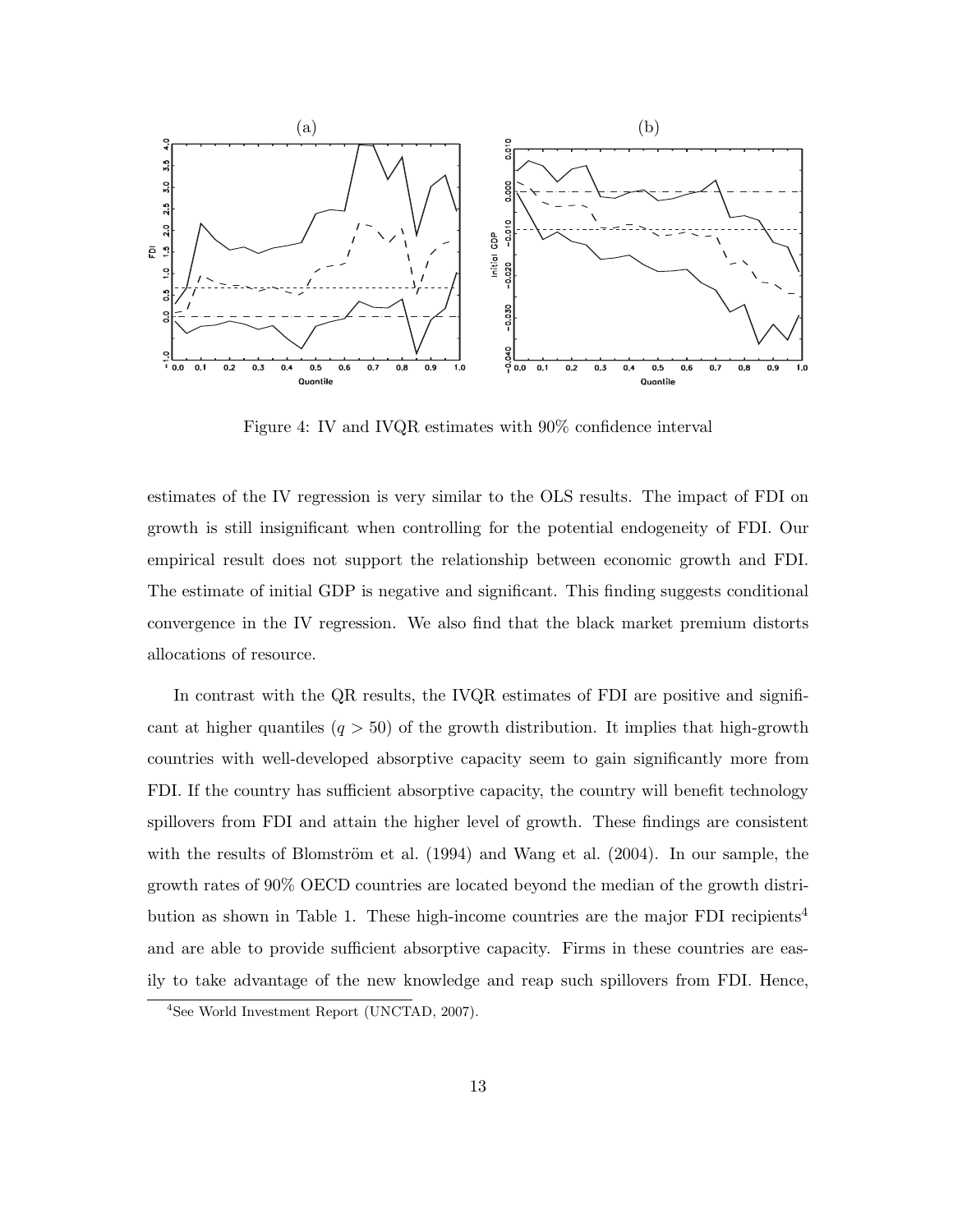

Figure 5: FDI, Initial GDP, and the GDP growth rate

the positive effects of FDI can be found only in the well-developed countries. Absorptive capacity plays an important role in explaining the effect of FDI on economic growth.

The parameter estimates of initial GDP are significantly negative in the upper tail of the growth distribution. It indicates that convergence for countries in the upper tail of the growth distribution is stronger than countries in the lower tail. This phenomenon is so-called convergence clubs. The schooling variable has positive impact on growth in upper quantiles of distribution. We also find that the black market premium distorts allocations of resource in lower quantiles. In addition, it should be noted that the IVQR results are robust to weak and partial identification and remain valid even in case where identification fails completely.

Figure 4 (a) and (b) present the IV and IVQR estimates of FDI and initial GDP at different quantiles. Compared with Figure 3, Figure 5 shows that the growth effect of FDI in the IVQR model is more steeper than the estimates of the QR model in higher quantiles. Thus, controlling for endogeneity is an important factor in estimating the effect of FDI on growth.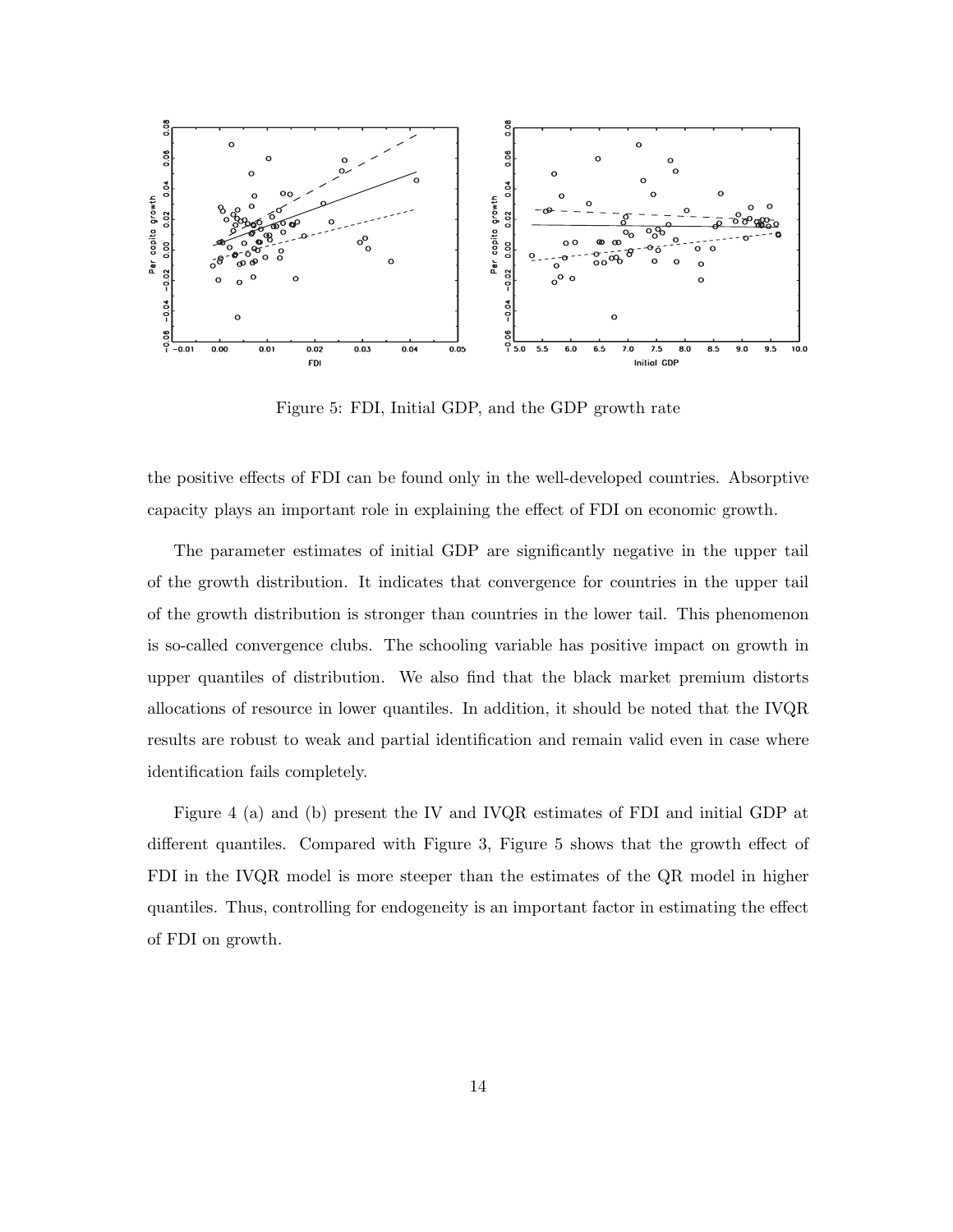# 4 The Role of Local Financial Markets

In order to assess the robustness of the results, we examine the links among FDI, financial markets, and economic growth. Hermes and Lensink (2003) and Alfaro et al. (2004) emphasize that economics with well-developed financial markets can get more benefits from FDI to accelerate their economic growth. We use private credit to measure the financial intermediary development.<sup>5</sup> This indicator is used in many studies; see King and Levine (1993), Levine et al. (2000).

We include private credit, FDI  $\times$  (private credit), and institutional quality in the growth regression. Table 5 presents the estimation results of the IV and IVQR models. The estimates of FDI and the interaction term are still insignificant and results are very similar to the IV results in Table 4. Compared with Alfaro et al. (2004), economies with better-developed financial markets do not necessarily benefit more from FDI to accelerate their economic growth. However, the coefficients of FDI and FDI  $\times$  (private credit) are significantly positive at higher quantiles of the growth distribution. Figure 6 shows the IVQR estimates with 90% confidence interval across quantiles. Hence, our empirical results show that the level of development of local financial markets is not crucial for the growth effects of FDI in lower quantiles. This finding may be due to the distortion of resource allocation in less-developed countries. To summarize, FDI can boost economic growth when countries is sufficiently wealthy and with well-developed financial markets.

# 5 Conclusions

In this paper, we examine the role of absorptive capacity in contributing to the growth effects of FDI. Compared with the firm-level study of Girma and Grög  $(2007)$ , we use cross-country data for the period 1975−1995 to provide the macroeconomic study of FDI spillovers. In order to control for endogeneity of all the explanatory variables, we apply the instrumental variable quantile regression developed by Chernozhukov and Hansen (2008) to yield more robust empirical results. We find that the IVQR estimates suggest positive

<sup>&</sup>lt;sup>5</sup>Private credit equals the value of credit financial intermediaries to the private sector divided by GDP.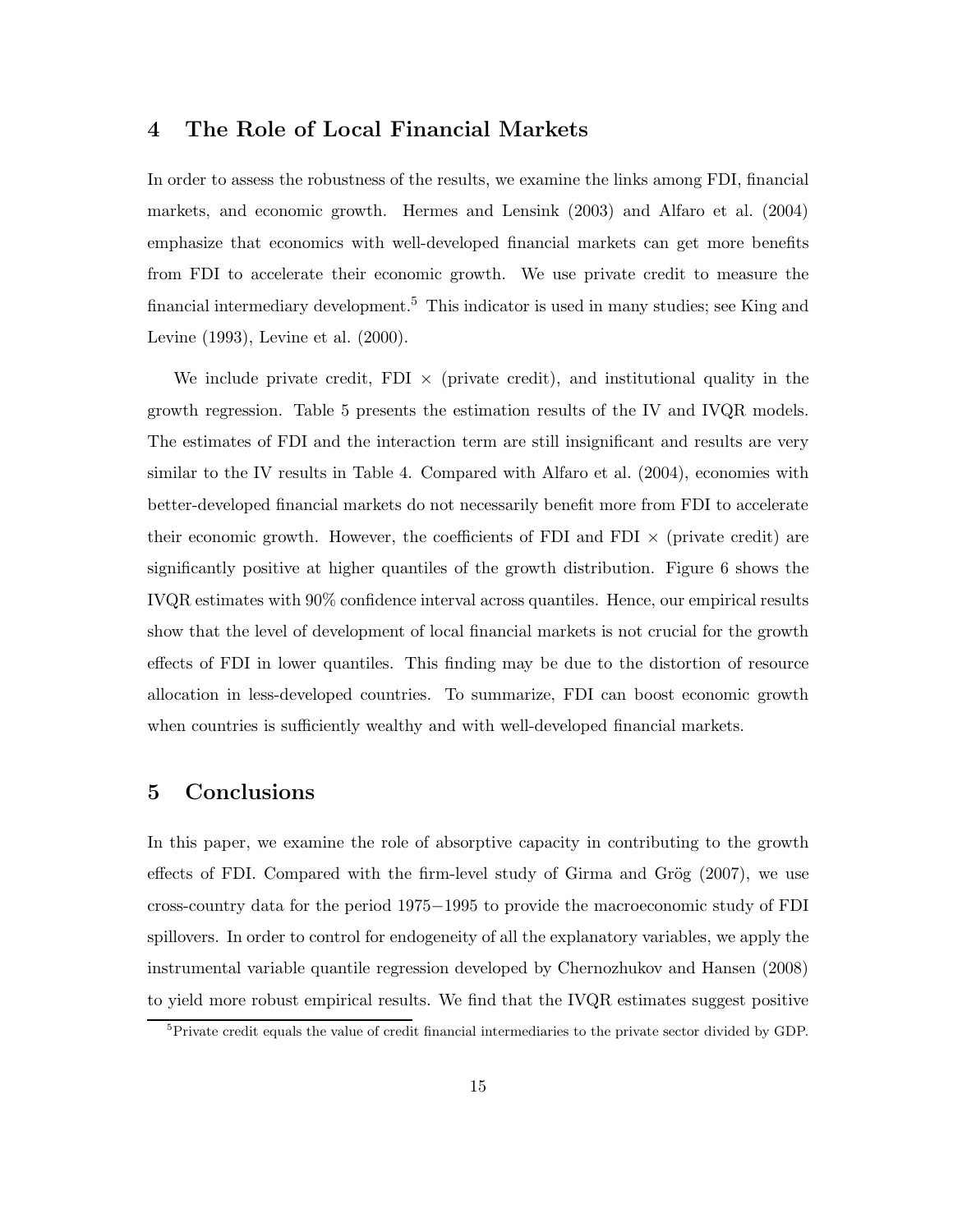|                               | IV        |           |          |          | $IVQR$    |           |                 |           |
|-------------------------------|-----------|-----------|----------|----------|-----------|-----------|-----------------|-----------|
|                               |           | $q_5$     | $q_{10}$ | $q_{25}$ | $q_{50}$  | $q_{75}$  | $q_{90}$        | $q_{95}$  |
| <b>FDI</b>                    | $1.106\,$ | 0.696     | 1.967    | 0.213    | $-0.303$  | $1.911*$  | 0.371           | 0.885     |
|                               | (0.776)   | (1.588)   | (1.392)  | (2.110)  | (1.445)   | (0.954)   | (0.877)         | (0.817)   |
| Private credit                | 0.002     | $-0.045*$ | $-0.006$ | $-0.008$ | $-0.015$  | $-0.017$  | $-0.040*$       | $-0.038*$ |
|                               | (0.010)   | (0.027)   | (0.015)  | (0.016)  | (0.015)   | (0.017)   | (0.016)         | (0.016)   |
| $FDI \times (Private credit)$ | 0.813     | 1.413     | 2.025    | 0.425    | 0.522     | $1.792*$  | 0.625           | $1.124*$  |
|                               | (0.581)   | (1.434)   | (1.691)  | (1.743)  | (1.207)   | (0.825)   | (0.977)         | (0.570)   |
| Initial GDP                   | $-0.009*$ | $-0.014*$ | $-0.009$ | $-0.005$ | $-0.005$  | $-0.010*$ | $-0.015^{\ast}$ | $-0.015*$ |
|                               | (0.002)   | (0.008)   | (0.009)  | (0.011)  | (0.005)   | (0.005)   | (0.006)         | (0.005)   |
| Schooling                     | $0.010*$  | 0.024     | 0.010    | 0.006    | 0.005     | 0.009     | $0.026*$        | $0.029*$  |
|                               | (0.004)   | (0.018)   | (0.030)  | (0.016)  | (0.010)   | (0.010)   | (0.014)         | (0.012)   |
| Investment                    | $0.096*$  | $0.185*$  | 0.145    | 0.043    | 0.070     | $0.126*$  | $0.233*$        | $0.208*$  |
|                               | (0.037)   | (0.094)   | (0.227)  | (0.104)  | (0.063)   | (0.074)   | (0.091)         | (0.056)   |
| Government size               | $-0.011$  | 0.006     | $-0.001$ | 0.011    | 0.001     | $-0.007$  | 0.010           | 0.004     |
|                               | (0.008)   | (0.018)   | (0.062)  | (0.030)  | (0.014)   | (0.017)   | (0.015)         | (0.011)   |
| Population                    | $-0.198$  | $-1.071$  | $-0.533$ | 0.014    | $-0.263$  | $-0.286$  | $-0.900$        | $-0.675$  |
|                               | (0.321)   | (0.832)   | (1.520)  | (0.978)  | (0.584)   | (0.620)   | (0.634)         | (0.697)   |
| Inflation                     | $-0.005$  | $-0.038$  | 0.007    | $-0.018$ | $-0.020$  | $-0.020$  | $-0.038$        | $-0.039*$ |
|                               | (0.012)   | (0.031)   | (0.040)  | (0.091)  | (0.020)   | (0.016)   | (0.024)         | (0.018)   |
| Black market premium          | $-0.006$  | $-0.007$  | $-0.009$ | $-0.011$ | $-0.010*$ | $-0.010*$ | $-0.005$        | $-0.007$  |
|                               | (0.004)   | (0.008)   | (0.023)  | (0.023)  | (0.005)   | (0.005)   | (0.007)         | (0.005)   |
| Openness                      | $-0.003$  | $-0.005$  | $-0.012$ | $-0.004$ | 0.003     | $-0.003$  | $-0.005$        | $-0.004$  |
|                               | (0.005)   | (0.009)   | (0.015)  | (0.018)  | (0.008)   | (0.010)   | (0.008)         | (0.006)   |
| Institutional quality         | $0.004*$  | 0.007     | 0.001    | 0.005    | 0.005     | 0.004     | 0.008           | $0.007*$  |
|                               | (0.001)   | (0.006)   | (0.004)  | (0.006)  | (0.005)   | (0.003)   | (0.005)         | (0.004)   |

Table 5: FDI, financial development, and economic growth: IV and IVQR estimates

1. Standard errors are in parentheses. ∗ indicates the estimate is significant at 10% level.

2. Initial GDP is the logarithm of initial per capita GDP. The schooling variable is the logarithm of (1+average year of secondary schooling) for the period of the regression. Population is the average growth rate for the period. Investment is the average domestic investment ratio. Government size is log(average share of government spending/GDP) over the period. Inflation is log(1+average inflation rate) for the period and the black market premium is the logarithm of (1+average black market premium). Openness is log(average of exports+imports as a share of GDP) for the period. Institutional quality is measured by the average risk of expropriations.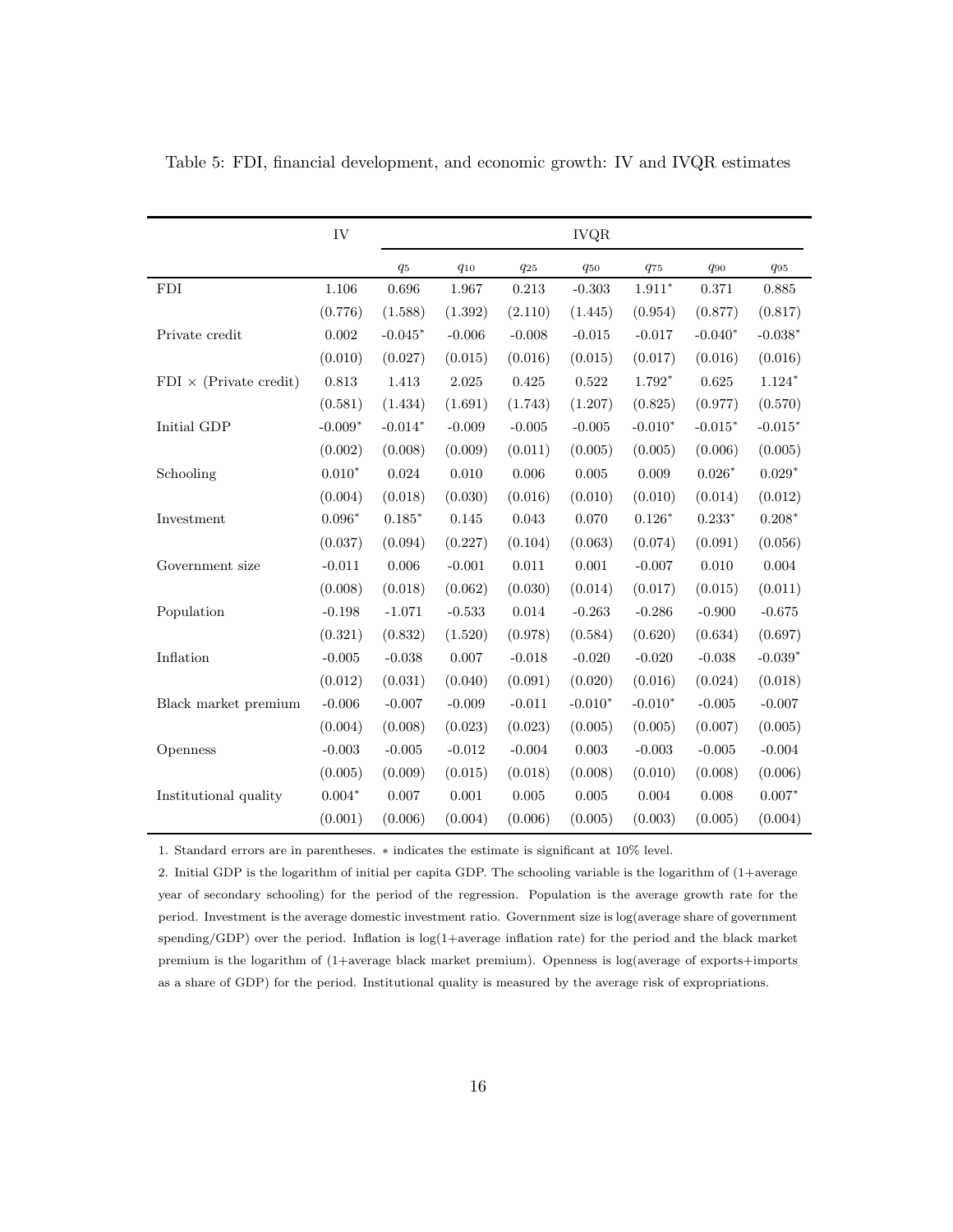

Figure 6: IV and IVQR estimates with the 90% confidence interval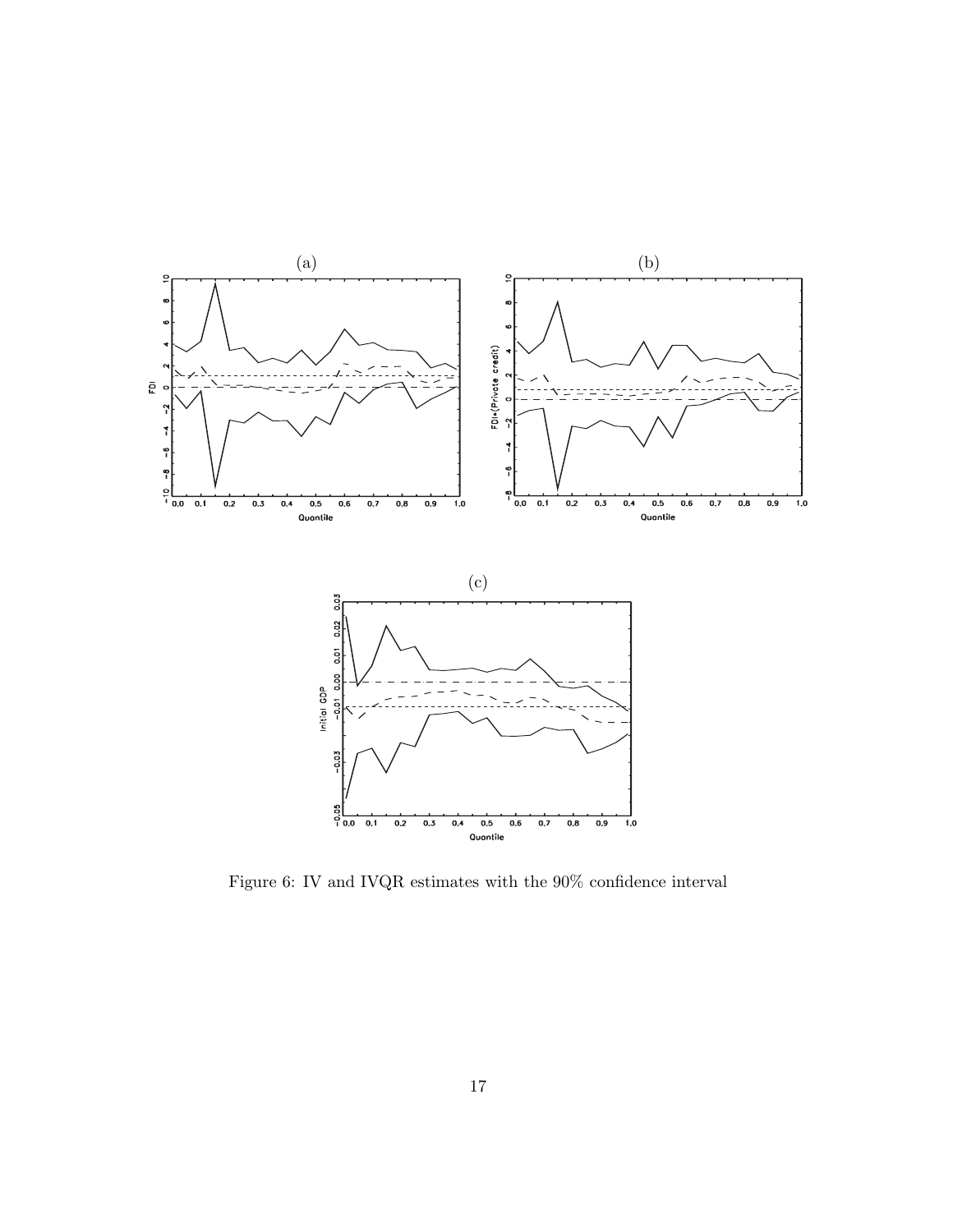growth effects of FDI at higher quantiles of the distribution, while the estimates of FDI for QR are insignificant and small in magnitude across different quantiles. It implies that high-income countries with well-developed absorptive capacity seem to gain significantly more from FDI. Our IVQR analysis also provides the empirical evidence of convergence clubs. It means that high-income countries have the phenomenon of convergence, but low-income countries do not. In contrast with Hermes and Lensink (2003) and Alfaro et al. (2004), our empirical results show that the level of development of local financial markets is not crucial for the growth effects of FDI in lower quantiles.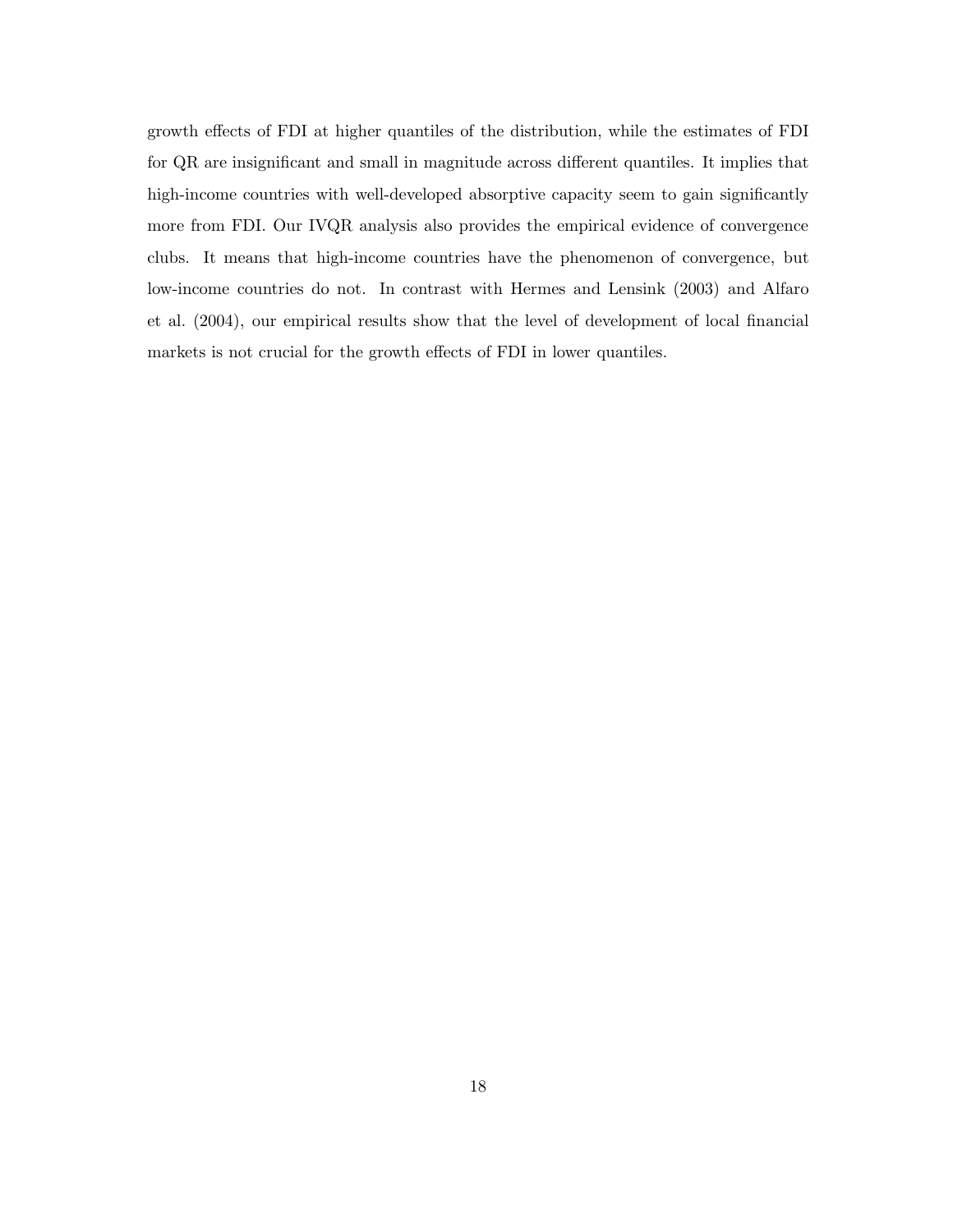#### References

- Aghion, P., Howitt, P., Mayer-Foulkes, D., 2005. The effect of financial development on convergence: Theory and evidence, Quarterly Journal of Economics, 120, 173–222.
- Aitken, B. J., Harrsion, A. E., 1999. Do domestic firms benefit from foreign direct investment? Evidence from Venezuela, American Economic Review, 89, 605–618.
- Alfaro, L., Chanda, A., Kalemli-Ozcan, S., Sayek, S., 2004. FDI and economic growth: The role of local financial market, Journal of International Economics, 64, 89–112.
- Balasubramanyam, V. N., Salisu, M., Sapsford, D., 1996. Foreign direct investment and growth in EP and IS countries, Economic Journal, 106, 92–105.
- Barreto, R. A., Hughes, A. W., 2004. Under performers and over achievers: A quantile regression analysis of growth, Economic Record, 80, 17–35.
- Barro, R. J., Sala-i-Martin, X., 2003. Economic growth, 2nd, MIT Press.
- Baumol, W., 1986. Productivity, convergence and welfare: What the long run data show, American Economic Review, 76, 1702–1085.
- Blomström, M., Lipsey, R. E., Zejan, M., 1994. What explains developing country growth?, in Baumol, W., Nelson, R., and Wolff, E. (eds.), Convergence and productivity Gross-National Studies and Historical Evidence, 246–262, Oxford: Oxford University Press.
- Borensztein, E., De Gregorio, J., Lee, J. W. 1998. How does foreign direct investment affect economic growth?, Journal of International Economics, 45, 115–135.
- Buchinsky, M., 1998. Recent advances in quantile regression models: A practical guideline for empirical research, Journal of Human Resources, 33, 88–126.
- Calderón, C., Servén, L., 2004. The effects of infrastructure development on growth and income distribution, World Bank Working Paper.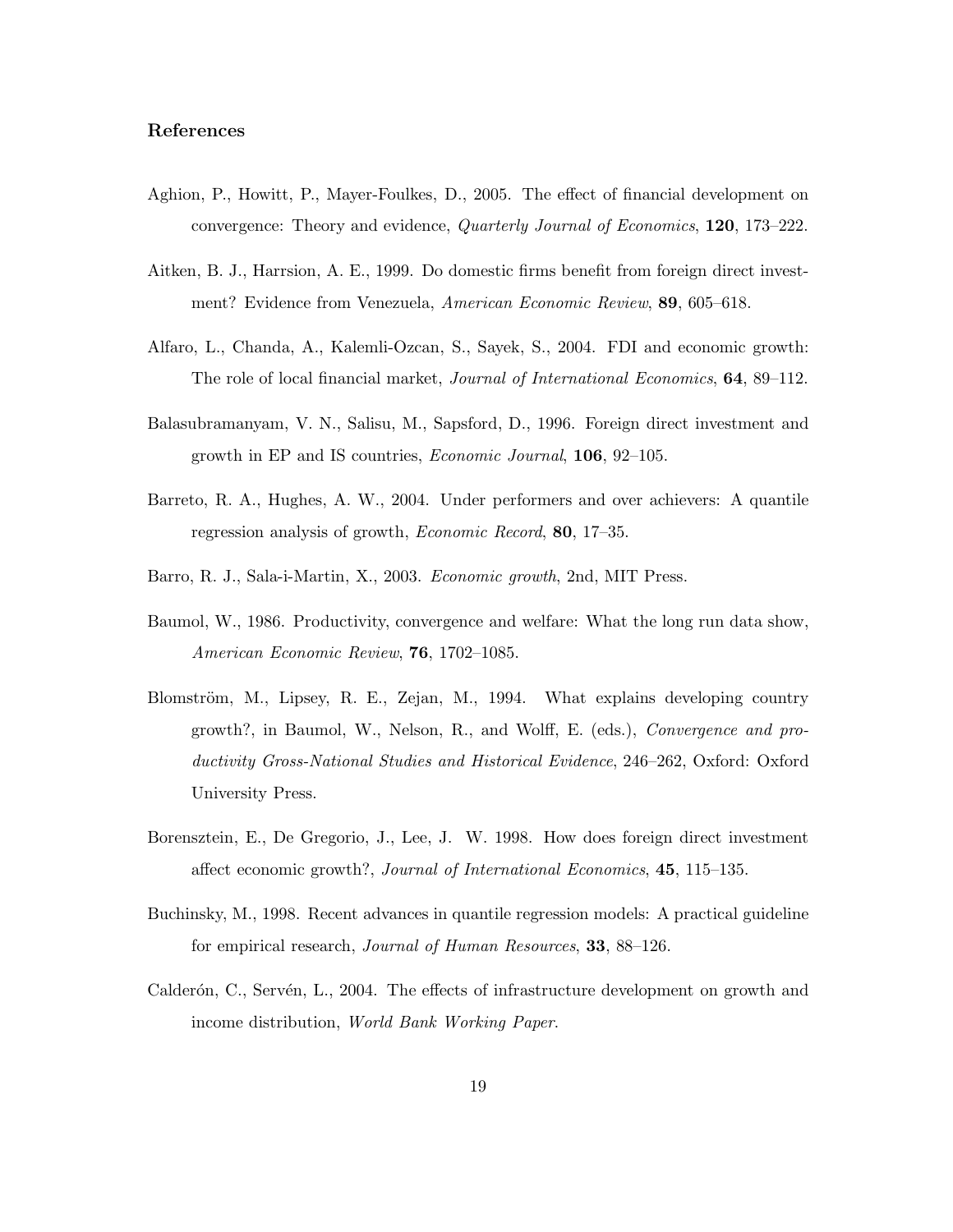- Carkovic, M., Levine, R., 2005. Does foreign direct investment accelerate economic growth?, in Graham E. M., Moran, T. H. and Blomström, M.(eds.), *Does For*eign Direct Investment Promote Development: New Methods, Outcomes and Policy Approaches, 195–220, Washington, D.C: Institute for International Economics Press.
- Chenozhulov, V., Hansen, C., 2005. An IV model of quantile treatment effects, Econometrica, 73, 245–261.
- Chenozhulov, V., Hansen, C., 2006. Instrumental quantile regression inference for structural and treatment effect models, Journal of Econometrics, 132, 491–525.
- Chenozhulov, V., Hansen, C., 2008. Instrumental variable quantile regression A robust inference approach, Journal of Econometrics, 142, 379–398.
- Chenozhulov, V., Hansen, C., Jansson, M., 2007. Inference approaches for instrumental variable quantile regression, Economics Letters, 95, 272–277.
- Crespo, N, Fontoura, M. P., 2007. Determinant Factor of FDI spillovers-What do we really know?, World Development, 35, 410–425.
- de Mello, L. R., 1997. Foreign direct investment in developing countries and growth: A selective survey, *Journal of Development Studies*, **34**, 1–34.
- Dimelis, S., Louri, H. 2002. Foreign ownership and production efficiency: a quantile regression analysis, Oxford Economic Papers, 54, 449–469.
- Djankov, S., Hoekman, B., 2000. Foreign investment and productivity growth in Czech enterprises, World Bank Economic Review, 14, 49–64.
- Durham, B., 2004. Absorptive capacity and the effects of foreign direct investment and equity foreign portfolio investment on economic growth, European Economic Review, 48, 285–306.
- Girma, S., Greenaway, D., Wakelin, K., 2001. Who benefits from foreign direct investment in UK?, Scottish Journal of Political Economy, 48, 19–33.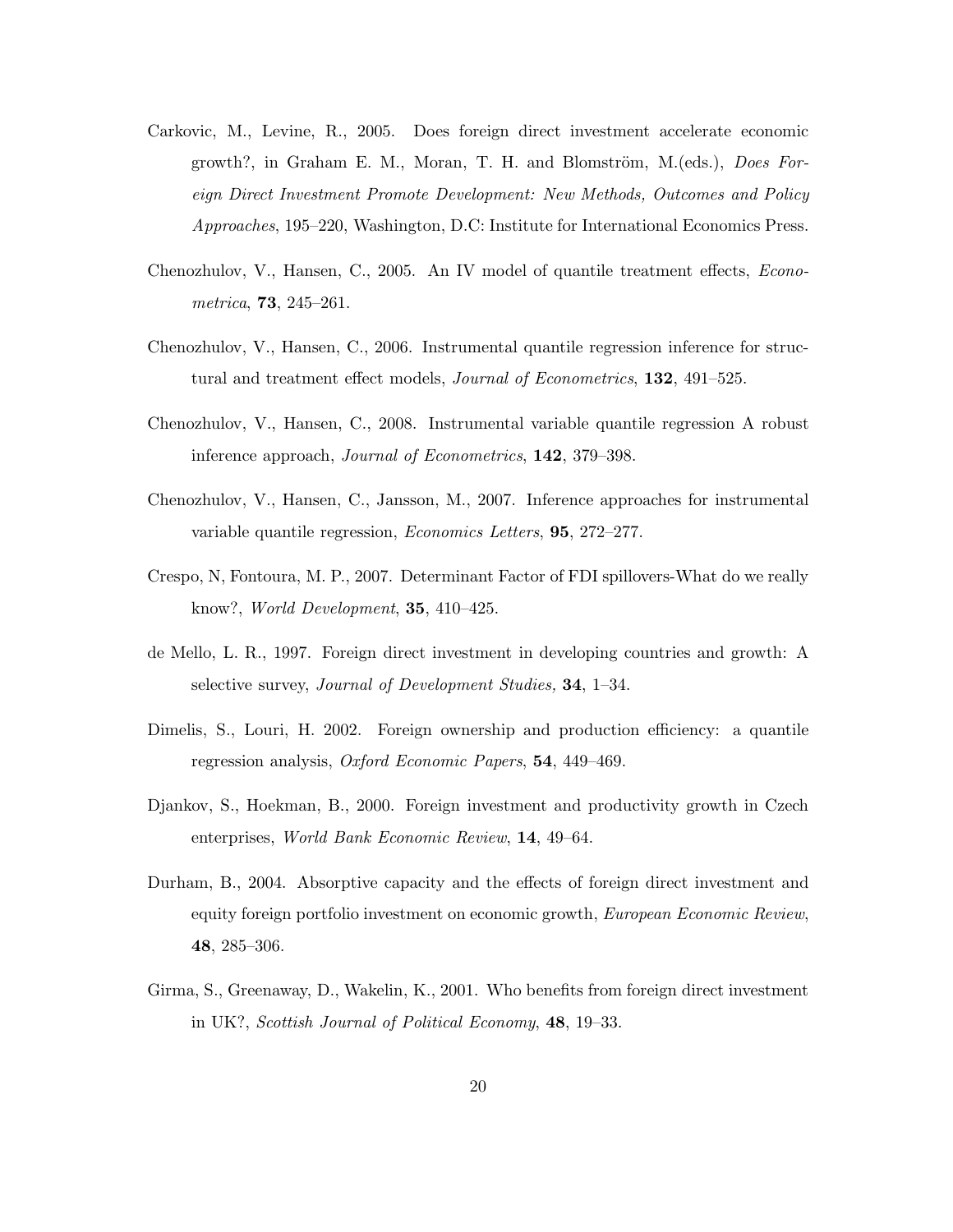- Girma, S., Grög, H., 2007. The role of the efficiency gap for spillover from FDI: Evidence from the UK electronics and engineering sectors, Open Economics Review, 18, 215– 232.
- Grög, H., Greenaway, D., 2004. Much ado about nothing? Do domestic firms really benefit from foreign direct investment?, World Bank Research Observer, 19, 171–197.
- Haddad, M., Harrsion, A., 1993. Are there positive spillovers from direct foreign investment? Evidence from panel data for Morocco, *Journal of Development Economics*, 42, 51–74.
- Hermes, N., Lensink, R., 2003. Foreign direct investment, financial development and economic growth, Journal of Development Studies, 40, 142–1630.
- King, R., Leiven, R., 1993. Finance and growth: Schumpeter might be right, Quarterly Journal of Economics, 108, 717–738.
- Kinoshita, Y., Lu, C.-H., 2006. On the role of absorptive Capacity: FDI matters to growth, IMF Working Paper.
- Koenker, R., Bassett, G. S., 1978. Regression quantiles, Econometrica, 46, 33–50.
- Levine, R., Loayza, N., Beck, T., 2000. Financial intermediation and growth: Causality and causes. Journal of Monetary Economics, 43, 31–77.
- Lim, E. G., 2001. Determinants of, and the relation between, foreign direct investment and growth: A summary of the recent literature, IMF Working Paper.
- Quah, D. T., 1996. Twin peaks: Growth and convergence in models of distribution dynamics, Economic Journal, 106, 1045–1055.
- Quah, D. T., 1997. Empirics for growth and distribution: Stratification, polarization and convergence clubs, Journal of Economic Growth, 2, 27–59.
- Solow, R., 1956. A contribution to the theory of economic growth, Quarterly Journal of Economics, 70, 65–94.